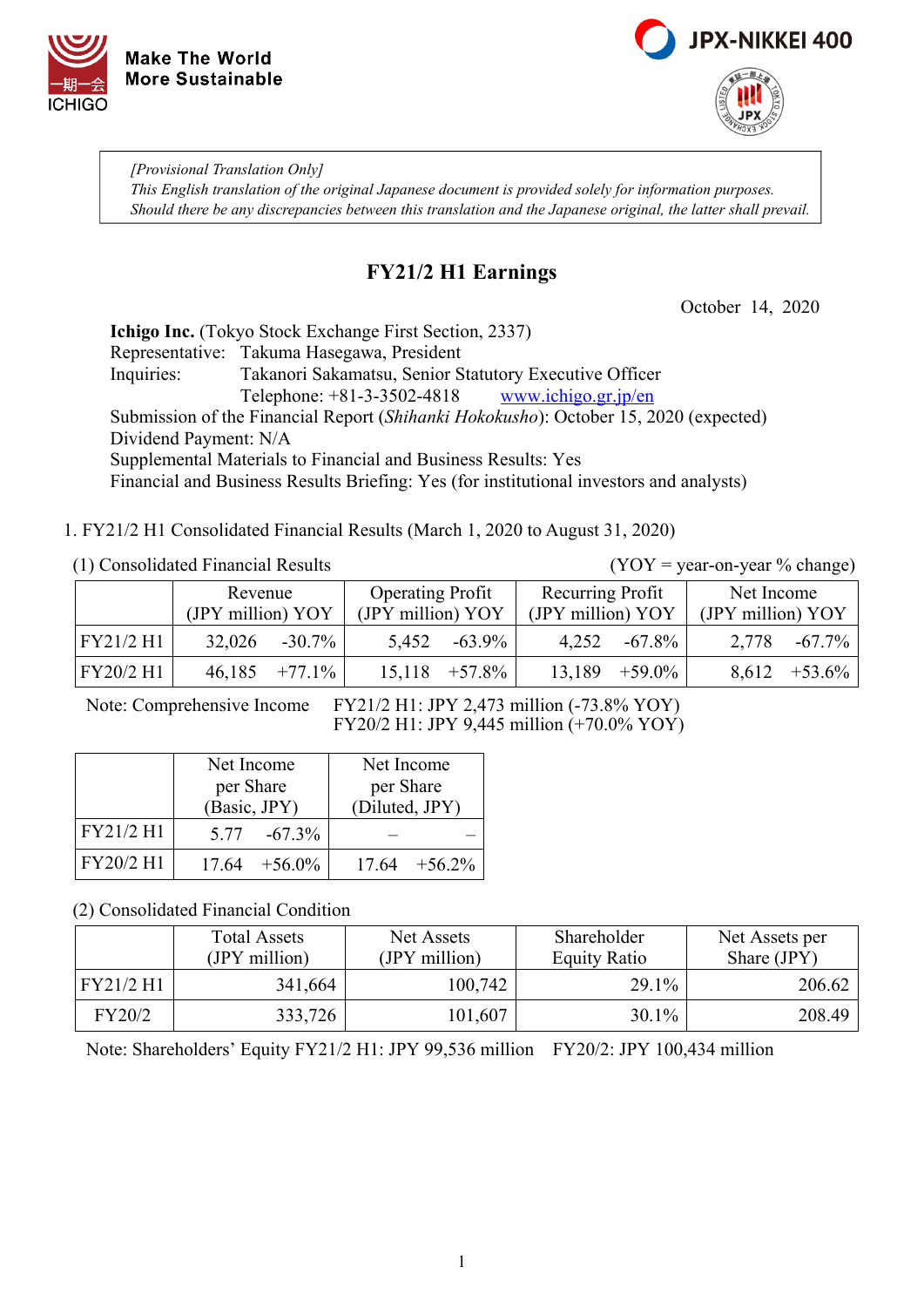#### (3) Consolidated Cash Flows

|           | Cash Flows from<br>Operations<br>(JPY million) | Cash Flows from<br>Investments<br>(JPY million) | Cash Flows from<br>Financing<br>(JPY million) | Cash and Cash<br>Equivalents<br>at Period-End<br>(JPY million) |
|-----------|------------------------------------------------|-------------------------------------------------|-----------------------------------------------|----------------------------------------------------------------|
| FY21/2 H1 | 10,593                                         | $-13,608$                                       | 8,266                                         | 45,840                                                         |
| FY20/2 H1 | $-7,169$                                       | $-8,323$                                        | 18,602                                        | 37,208                                                         |

Note: Economic Operating Cash Flow (Cash Flows from Operations excluding net change in Real Estate and Power Plants for Sale)

FY21/2 H1: JPY 4,654 million FY20/2 H1: JPY 12,279 million

#### 2. Dividends

|            |       |              | Dividend per Share (JPY)              |              | Total         |               | Dividend on |
|------------|-------|--------------|---------------------------------------|--------------|---------------|---------------|-------------|
|            | First | Second Third | Fourth                                | Total        | Dividend      | Payout Ratio  | Equity      |
|            |       |              | Quarter   Quarter   Quarter   Quarter |              | (JPY million) |               | (DOE)       |
| FY20/2     | —     |              |                                       | $\mathbf{r}$ | 3,372         | 41.5%         | $3.4\%$     |
| FY21/2     |       |              |                                       | $\mathbf{r}$ |               | 42.2%         |             |
| (Forecast) |       |              |                                       |              |               | $\sim 96.4\%$ |             |

3. FY21/2 Full-Year Consolidated Earnings Forecast (March 1, 2020 to February 28, 2021)

 $(YOY = year-on-year \% change)$ 

|        | <b>Operating Profit</b>                                         | Recurring Profit                    | Net Income                                                              | Net Income per   |
|--------|-----------------------------------------------------------------|-------------------------------------|-------------------------------------------------------------------------|------------------|
|        | (JPY million) YOY                                               | (JPY million) YOY                   | (JPY million) YOY                                                       | Share $(JPY)$    |
| FY21/2 | 7,400<br>$-53.5\%$<br>$\sim$ 12,900 $\sim$ -73.3% $\sim$ 10,400 | $-57.4\%$<br>5,000<br>$\sim$ -79.5% | $-2.5\%$<br>3,500<br>$\sim 8,000 \sim -57.3\%$ $\sim 16.6 \sim -57.0\%$ | $-1.7\%$<br>7.26 |

Note: Given Covid uncertainty, Ichigo is forecasting its FY21/2 earnings as a range. For details, please see "FY21/2 Full-Year Earnings Forecast (March 1, 2020 – February 28, 2021)" on page 4.

### 4. Other

- (1) Changes in significant consolidated subsidiaries (material changes in scope of consolidation): None
- (2) Changes in accounting standards/principles, changes in accounting estimates, and revisions to previous financial statements
	- (i) Changes in accounting standards/principles: None
	- (ii) Changes in accounting principles other than the above: None
	- (iii) Changes in accounting estimates: None
	- (iv) Revisions of previous financial statements: None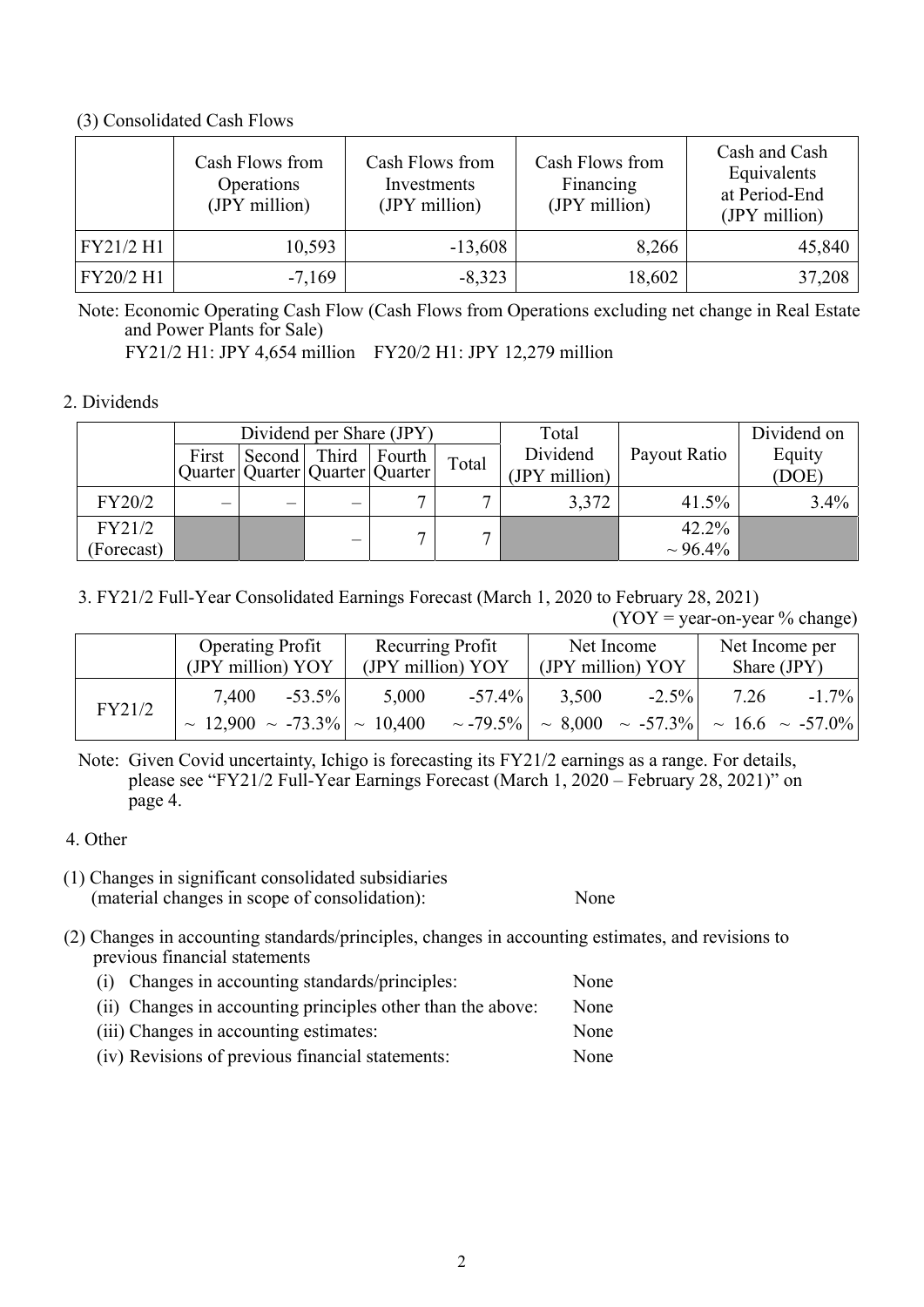(3) Number of outstanding common shares

(i) Number of outstanding shares (including treasury shares) at period-end

| FY21/2 H1:<br>FY20/2:    | 505,371,918<br>505,368,918                                                               |
|--------------------------|------------------------------------------------------------------------------------------|
|                          | (ii) Number of treasury shares at period-end                                             |
| FY21/2 H1:<br>$FY20/2$ : | 23,637,400<br>23,637,400                                                                 |
|                          | (iii) Average number of outstanding shares (excluding treasury shares) during the period |
| FY21/2 H1:               | 481,734,388                                                                              |

# FY20/2 H1: 488,234,390

### Segment Information

Asset Management (AM) generates fee income via the management of Ichigo Office (8975), Ichigo Hotel (3463), Ichigo Green (9282), and private real estate funds.

Sustainable Real Estate (SRE) preserves and improves real estate. Ichigo receives rental income during the period in which it carries out its value-add, along with earning gains on sales that reflect the real estate's higher value after the value-add is complete.

Note: The Sustainable Real Estate segment was formerly called Value-Add. In keeping with its Ichigo 2030 vision, Ichigo changed the segment name to Sustainable Real Estate in 2019 in order to put full focus on Ichigo's commitment to preserving and improving real estate as a sustainable infrastructure company.

Clean Energy (CE) is utility-scale solar and wind power production that supplies clean energy and brings productive use to idle land.

### Note on Appropriate Use of Forecasts

Forward-looking statements contained in these materials are based on judgments regarding information that was available to Ichigo as of the announcement date. However, these statements involve risk and uncertainties, and actual earnings may differ significantly from the indicated forecasts.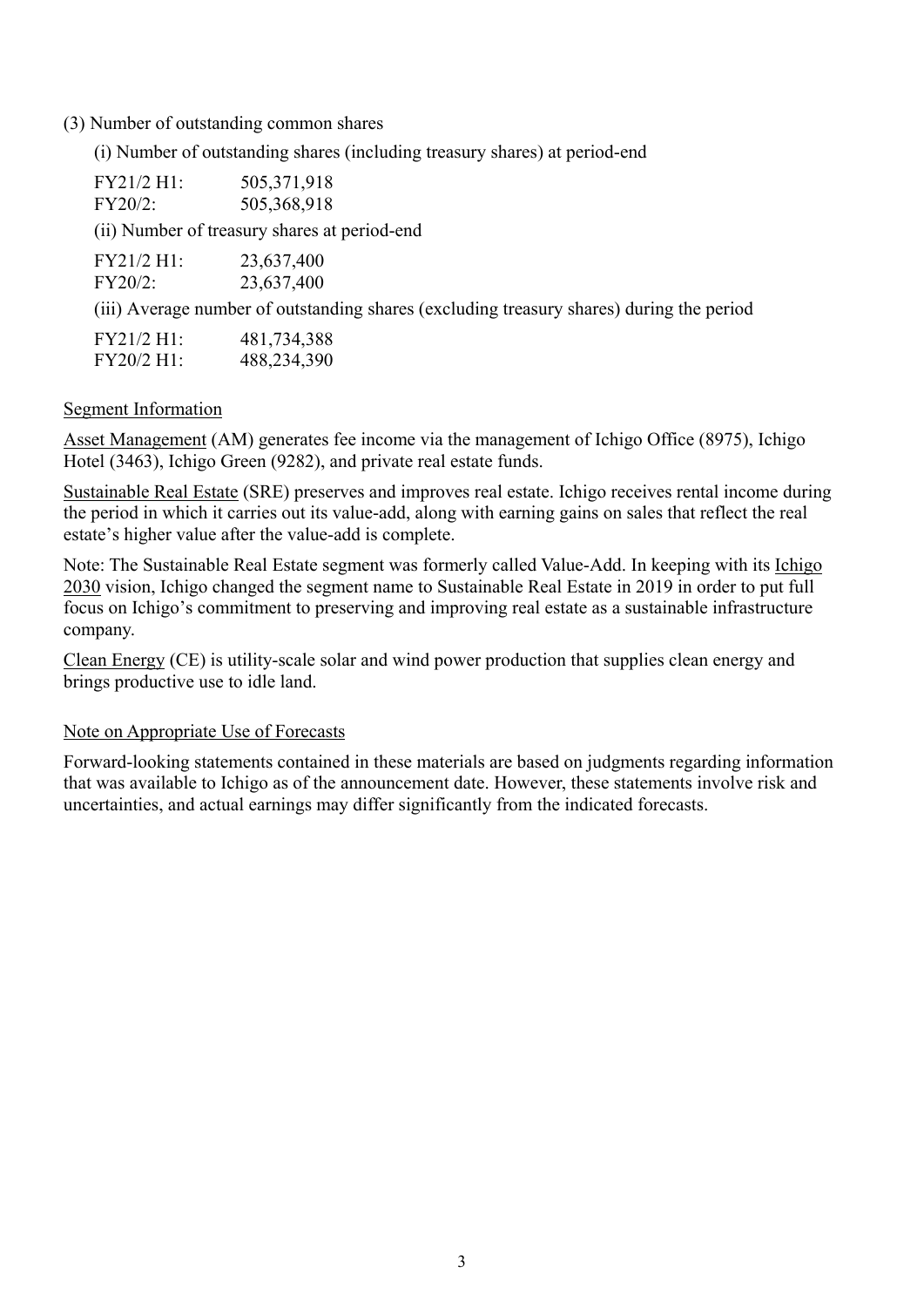5. FY21/2 Full-Year Earnings Forecast (March 1, 2020 – February 28, 2021)

Ichigo revised up its FY21/2 full-year forecast and announced its FY21/2 dividend forecast in the July 14, 2020 release "FY21/2 Full-Year Earnings Forecast Revision."

Ichigo provides a full-year earnings forecast, but not a half-year forecast, because we believe the longer full-year forecast is more consistent with global best practice and the focus of Japan's Corporate Governance Code on growing long-term sustainable corporate value.

Ichigo is focused on earnings growth (not revenue growth), with a particular focus on growing longterm EPS, so does not issue a Revenue forecast.

Reflecting Covid uncertainties, Ichigo is forecasting its FY21/2 earnings as a range.

In line with its Progressive Dividend Policy, Ichigo is forecasting its FY21/2 Dividend to be JPY 7 (unchanged from FY20/2).

While Covid is impacting hotel and retail asset rental income, Ichigo does not expect it to affect the carrying value of its Sustainable Real Estate assets.

|                             | Operating<br>Profit | Recurring<br>Profit | Net Income      | <b>EPS</b><br>(JPY) |
|-----------------------------|---------------------|---------------------|-----------------|---------------------|
| Initial Forecast (A)        | 6,200~12,900        | 3,400~10,400        | $2,000 - 8,000$ | $4.15 \sim 16.60$   |
| Revised Forecast (B)        | 7,400~12,900        | 5,000~10,400        | $3,500 - 8,000$ | $7.26 \times 16.60$ |
| Change $(B) - (A)$          | $+1,200$            | $+1,600$            | $+1,500$        | $+3.11$             |
| $%$ Change                  | $+19.4%$            | $+47.1%$            | $+75.0\%$       | $+74.9%$            |
| Reference:<br>FY20/2 Actual | 27,721              | 24,395              | 8,201           | 16.89               |

(JPY million)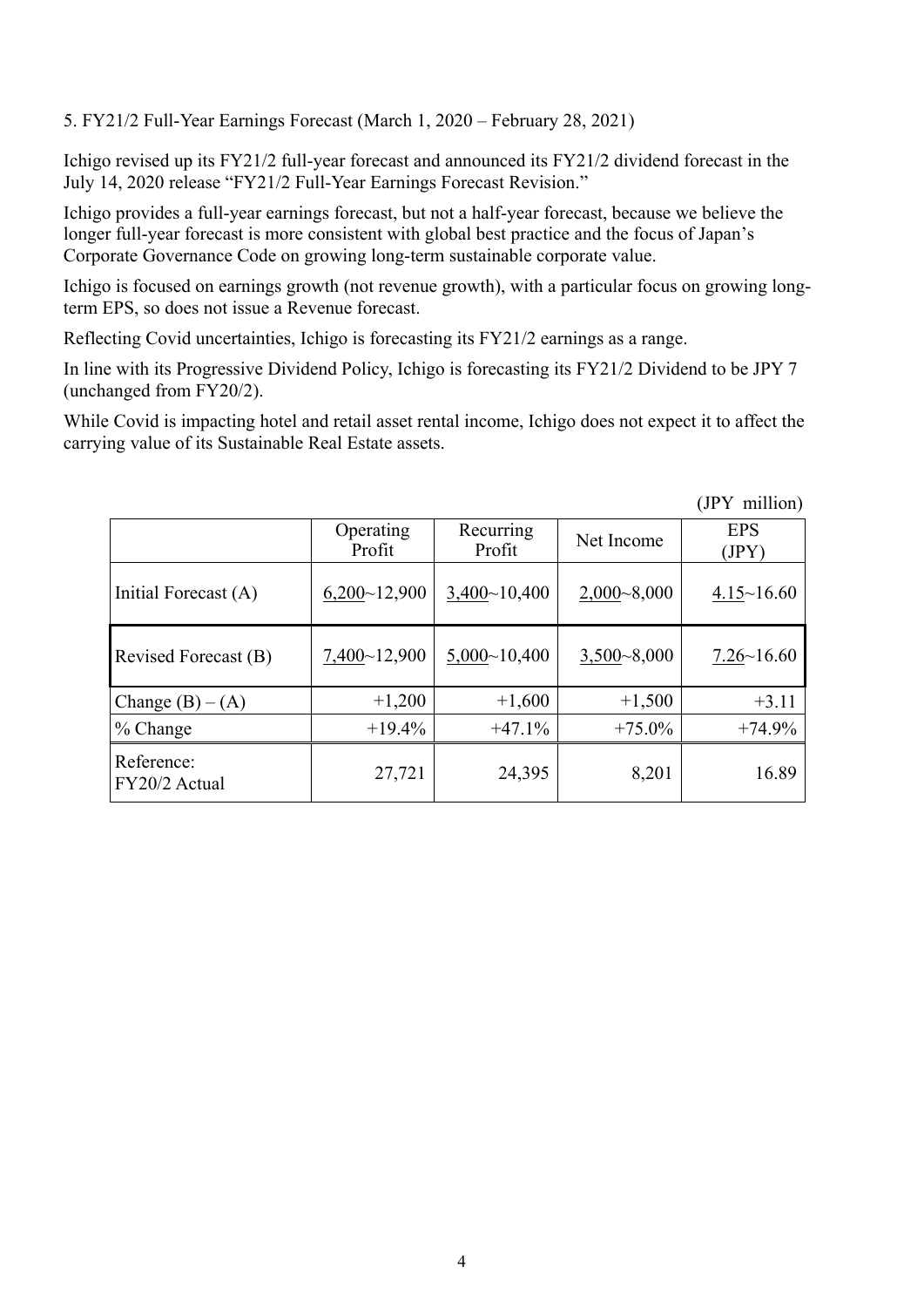|                                             |                | (JPY million)  |
|---------------------------------------------|----------------|----------------|
|                                             | FY20/2         | FY21/2 H1      |
|                                             | (Feb 29, 2020) | (Aug 31, 2020) |
| <b>Assets</b>                               |                |                |
| <b>Current Assets</b>                       |                |                |
| Cash and cash equivalents                   | 41,067         | 46,083         |
| Trade notes and accounts receivable         | 2,308          | 1,366          |
| Operational loan investments                | 1,324          | 1,324          |
| Operational securities investments          | 902            | 617            |
| Real estate for sale                        | 68,290         | 62,357         |
| Other                                       | 3,721          | 3,625          |
| Less: allowance for doubtful accounts       | -6             | $-23$          |
| <b>Total Current Assets</b>                 | 117,608        | 115,352        |
| <b>Fixed Assets</b>                         |                |                |
| <b>Property, Plant, and Equipment</b>       |                |                |
| <b>Buildings and structures</b>             | 60,131         | 67,351         |
| Depreciation                                | $-5,080$       | $-6,359$       |
| Buildings and structures (net)              | 55,050         | 60,992         |
| Solar power plant equipment                 | 26,713         | 28,100         |
| Depreciation                                | $-3,287$       | $-3,986$       |
| Solar power plant equipment (net)           | 23,425         | 24,114         |
| Land                                        | 122,114        | 125,012        |
| Buildings under construction                | 2,432          | 2,927          |
| Solar power plants under construction       | 2,058          | 1,442          |
| Other                                       | 1,844          | 2,325          |
| Depreciation                                | $-727$         | $-877$         |
| Other (net)                                 | 1,116          | 1,447          |
| <b>Total Property, Plant, and Equipment</b> | 206,198        | 215,936        |
| <b>Intangible Assets</b>                    |                |                |
| Goodwill                                    | 1,090          | 1,022          |
| Leasehold rights                            | 687            | 1,269          |
| Other                                       | 705            | 842            |
| <b>Total Intangible Assets</b>              | 2,482          | 3,134          |
| <b>Investments and Other Assets</b>         |                |                |
| Securities investments                      | 4,321          | 4,423          |
| Long-term loans receivable                  | 510            | 10             |
| Deferred tax assets                         | 568            | 616            |

# **Consolidated Balance Sheet (FY21/2 H1)**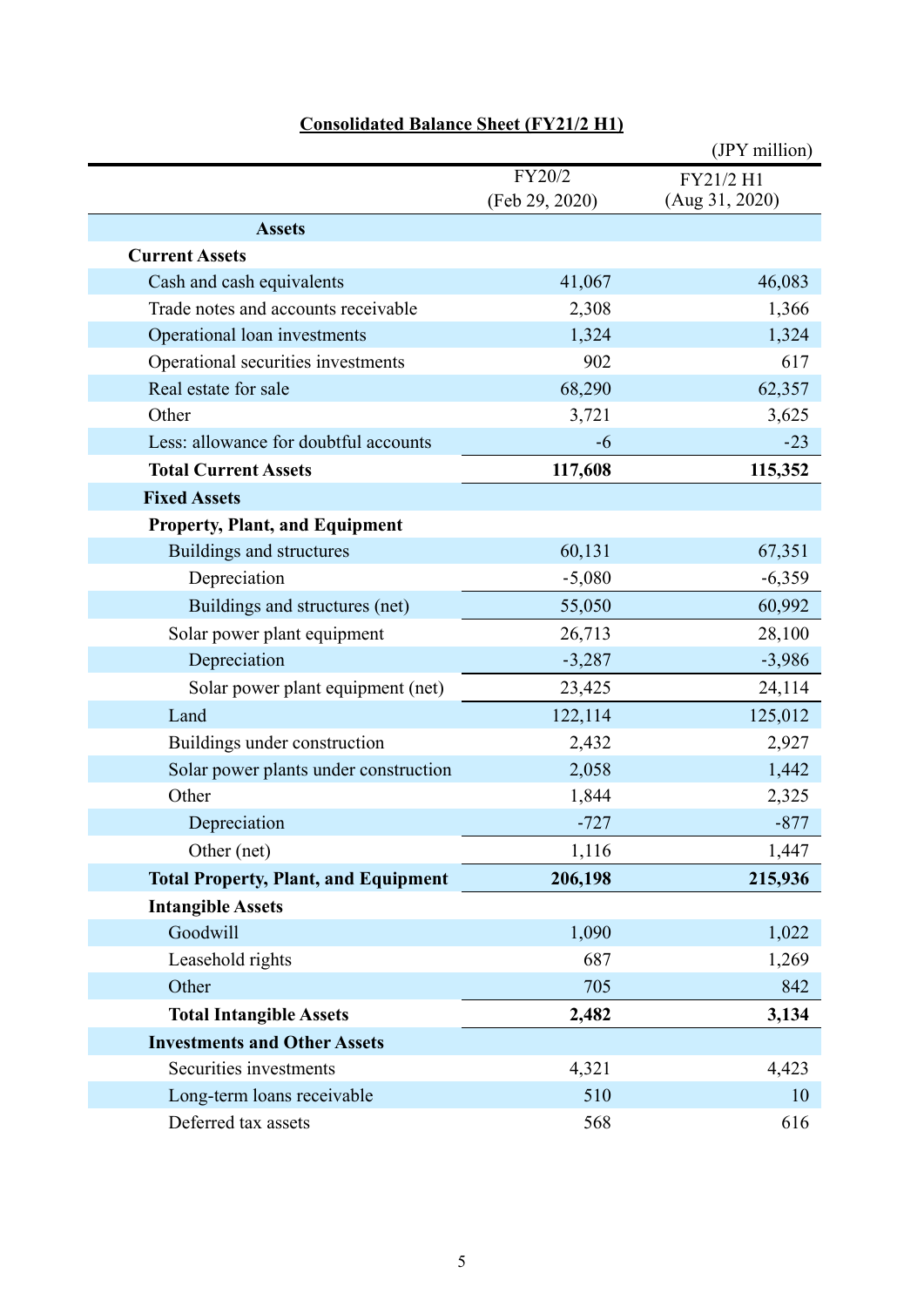|                                           |                | (JPY million)  |
|-------------------------------------------|----------------|----------------|
|                                           | FY20/2         | FY21/2 H1      |
|                                           | (Feb 29, 2020) | (Aug 31, 2020) |
| Other                                     | 2,128          | 2,282          |
| Less: allowance for doubtful accounts     | $-91$          | $-91$          |
| <b>Total Investments and Other Assets</b> | 7,436          | 7,240          |
| <b>Total Fixed Assets</b>                 | 216,118        | 226,311        |
| <b>Total Assets</b>                       | 333,726        | 341,664        |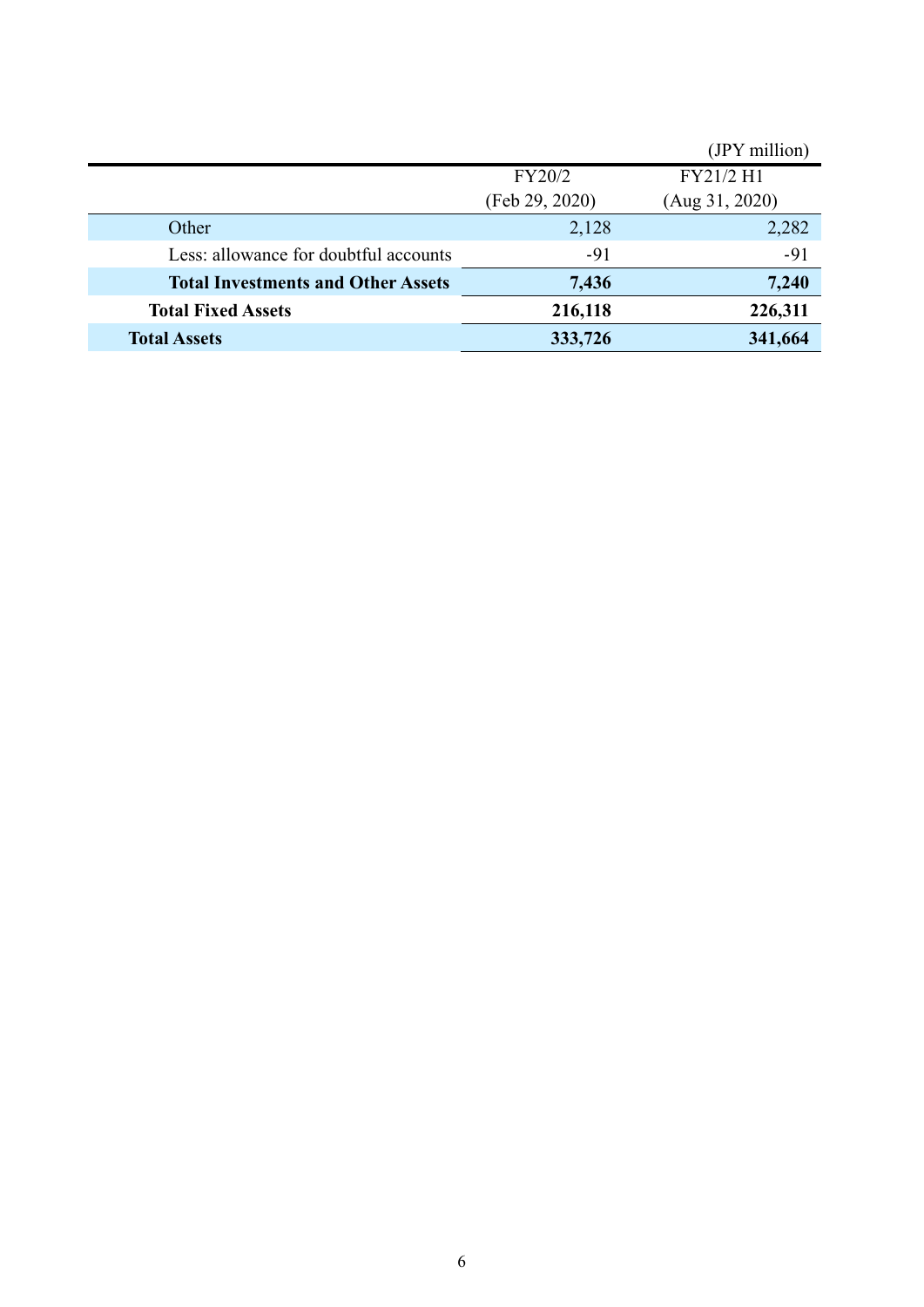|                                                              |                | (JPY million)  |
|--------------------------------------------------------------|----------------|----------------|
|                                                              | FY20/2         | FY21/2 H1      |
|                                                              | (Feb 29, 2020) | (Aug 31, 2020) |
| <b>Liabilities</b>                                           |                |                |
| <b>Current Liabilities</b>                                   |                |                |
| Short-term loans                                             | 3,086          | 5,713          |
| Bonds (due within one year)                                  | 274            | 274            |
| Long-term loans (due within one year)                        | 12,277         | 6,547          |
| Long-term non-recourse loans (due<br>within one year)        | 1,178          | 1,350          |
| Income taxes payable                                         | 2,416          | 1,038          |
| Accrued bonuses                                              | 33             | 217            |
| Other current liabilities                                    | 5,013          | 3,836          |
| <b>Total Current Liabilities</b>                             | 24,280         | 18,978         |
| <b>Long-Term Liabilities</b>                                 |                |                |
| <b>Bonds</b>                                                 | 6,082          | 6,015          |
| Long-term loans                                              | 151,483        | 163,466        |
| Long-term non-recourse loans                                 | 39,156         | 41,737         |
| Deferred tax liabilities                                     | 1,890          | 1,853          |
| Long-term security deposits received                         | 8,118          | 7,955          |
| Other long-term liabilities                                  | 1,107          | 914            |
| <b>Total Long-Term Liabilities</b>                           | 207,838        | 221,942        |
| <b>Total Liabilities</b>                                     | 232,119        | 240,921        |
| <b>Net Assets</b>                                            |                |                |
| <b>Shareholders' Equity</b>                                  |                |                |
| Capital                                                      | 26,885         | 26,886         |
| Capital reserve                                              | 11,272         | 11,272         |
| Retained earnings                                            | 71,505         | 70,911         |
| Treasury shares                                              | $-8,988$       | $-8,988$       |
| <b>Total Shareholders' Equity</b>                            | 100,674        | 100,081        |
| <b>Accumulated Other Comprehensive</b><br><b>Income</b>      |                |                |
| Valuation gains (losses) on other<br>securities              | 158            | $-128$         |
| Deferred gains (losses) on long-term<br>interest rate hedges | $-397$         | $-416$         |
| <b>Total Accumulated Other</b><br>Comprehensive Income       | $-239$         | $-545$         |
| <b>Stock Options</b>                                         | 988            | 1,023          |
| <b>Minority Interests</b>                                    | 184            | 183            |
| <b>Total Net Assets</b>                                      | 101,607        | 100,742        |
| <b>Total Liabilities and Net Assets</b>                      | 333,726        | 341,664        |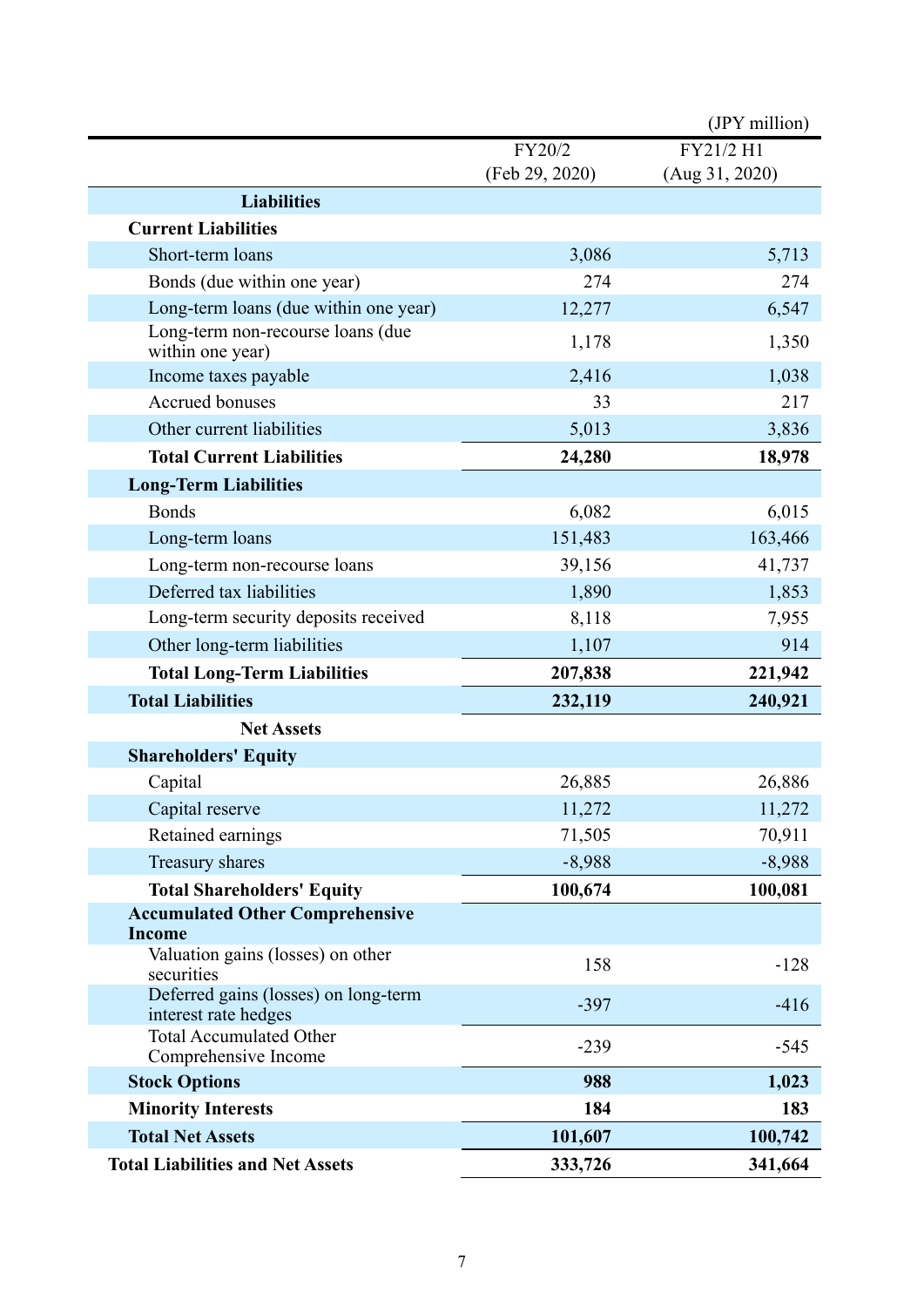### **Consolidated Income Statement (FY21/2 H1)**

|                                                          |                                               | (JPY million)                                 |
|----------------------------------------------------------|-----------------------------------------------|-----------------------------------------------|
|                                                          | FY20/2 H1<br>(Mar 1, 2019 to<br>Aug 31, 2019) | FY21/2 H1<br>(Mar 1, 2020 to<br>Aug 31, 2020) |
| <b>Revenue</b>                                           | 46,185                                        | 32,026                                        |
| <b>Cost of Goods Sold</b>                                | 27,560                                        | 23,342                                        |
| <b>Gross Profit</b>                                      | 18,624                                        | 8,683                                         |
| SG&A                                                     | 3,505                                         | 3,231                                         |
| <b>Operating Profit</b>                                  | 15,118                                        | 5,452                                         |
| <b>Non-Operating Income</b>                              |                                               |                                               |
| Interest income                                          | $\overline{2}$                                | 8                                             |
| Dividend income                                          | 39                                            | 58                                            |
| Mark-to-market gain on long-term interest<br>rate hedges |                                               | 186                                           |
| Other                                                    | 17                                            | 35                                            |
| <b>Total Non-Operating Income</b>                        | 60                                            | 288                                           |
| <b>Non-Operating Expenses</b>                            |                                               |                                               |
| Interest expense                                         | 1,149                                         | 1,161                                         |
| Foreign currency valuation losses                        | 55                                            | 20                                            |
| Mark-to-market loss on long-term interest<br>rate hedges | 237                                           | 20                                            |
| Debt financing-related fees                              | 431                                           | 155                                           |
| Other                                                    | 115                                           | 132                                           |
| <b>Total Non-Operating Expenses</b>                      | 1,989                                         | 1,489                                         |
| <b>Recurring Profit</b>                                  | 13,189                                        | 4,252                                         |
| <b>Extraordinary Gains</b>                               |                                               |                                               |
| Gains on sale of securities investments                  | 11                                            |                                               |
| Gains on sale of subsidiary shares                       | 169                                           |                                               |
| Other                                                    | 35                                            |                                               |
| <b>Total Extraordinary Gains</b>                         | 215                                           |                                               |
| <b>Extraordinary Losses</b>                              |                                               |                                               |
| Loss on disposal of fixed assets                         | 27                                            |                                               |
| Valuation losses on securities investments               |                                               | 114                                           |
| Other                                                    |                                               | $\mathbf 1$                                   |
| <b>Total Extraordinary Losses</b>                        | 27                                            | 116                                           |
| <b>Pre-Tax Income</b>                                    | 13,378                                        | 4,136                                         |
| <b>Income Taxes</b>                                      | 3,831                                         | 1,355                                         |
| <b>Pre-Minority Interest Net Income</b>                  | 9,546                                         | 2,780                                         |
| <b>Income Attributable to Minority Interests</b>         | 933                                           | $\mathbf{1}$                                  |
| <b>Net Income</b>                                        | 8,612                                         | 2,778                                         |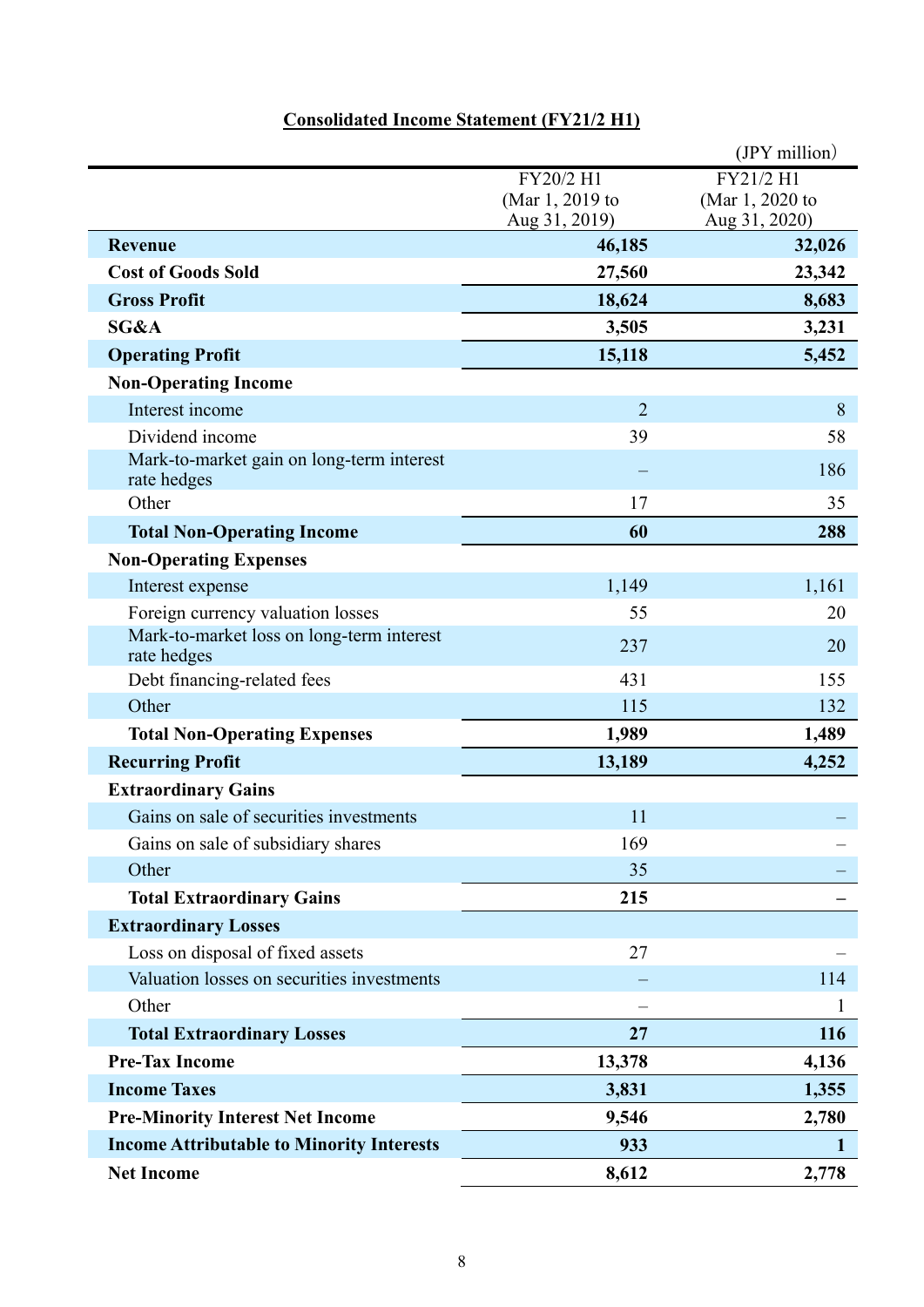|                                                          |                                  | (JPY million)                    |
|----------------------------------------------------------|----------------------------------|----------------------------------|
|                                                          | FY20/2 Q2                        | FY21/2 Q2                        |
|                                                          | (Jun 1, 2019 to<br>Aug 31, 2019) | (Jun 1, 2020 to<br>Aug 31, 2020) |
| <b>Revenue</b>                                           | 19,895                           | 9,296                            |
| <b>Cost of Goods Sold</b>                                | 11,566                           | 5,902                            |
| <b>Gross Profit</b>                                      | 8,329                            | 3,394                            |
| SG&A                                                     | 1,747                            | 1,592                            |
| <b>Operating Profit</b>                                  | 6,581                            | 1,802                            |
| <b>Non-Operating Income</b>                              |                                  |                                  |
| Interest income                                          | $\mathbf{1}$                     | $\overline{4}$                   |
| Dividend income                                          | $\overline{4}$                   | $\overline{4}$                   |
| Other                                                    | $\overline{2}$                   | 18                               |
| <b>Total Non-Operating Income</b>                        | $\overline{7}$                   | 27                               |
| <b>Non-Operating Expenses</b>                            |                                  |                                  |
| Interest expense                                         | 591                              | 587                              |
| Foreign currency valuation losses                        | 15                               | 10                               |
| Mark-to-market loss on long-term interest<br>rate hedges | 138                              | 62                               |
| Debt financing-related fees                              | 194                              | 147                              |
| Other                                                    | 66                               | 72                               |
| <b>Total Non-Operating Expenses</b>                      | 1,007                            | 881                              |
| <b>Recurring Profit</b>                                  | 5,582                            | 948                              |
| <b>Extraordinary Losses</b>                              |                                  |                                  |
| Loss on disposal of fixed assets                         |                                  |                                  |
| Other                                                    |                                  |                                  |
| <b>Total Extraordinary Losses</b>                        |                                  |                                  |
| <b>Pre-Tax Income</b>                                    | 5,581                            | 947                              |
| <b>Income Taxes</b>                                      | 1,737                            | 332                              |
| <b>Pre-Minority Interest Net Income</b>                  | 3,844                            | 614                              |
| <b>Income Attributable to Minority Interests</b>         |                                  |                                  |
| <b>Net Income</b>                                        | 3,843                            | 613                              |

# **Consolidated Income Statement (FY21/2 Q2 Stand-Alone)**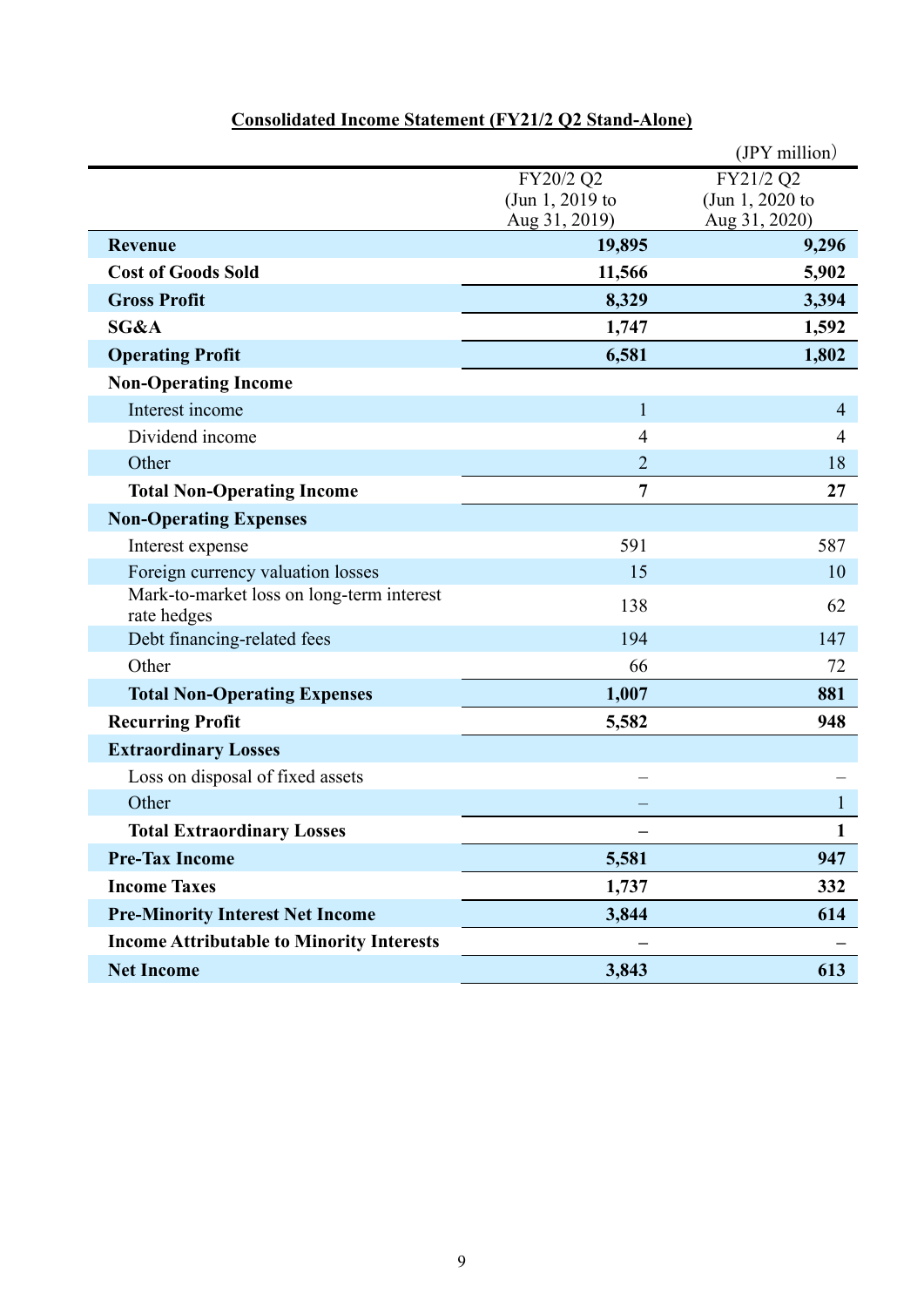|                                                              |                                               | $(IPY$ million)                               |
|--------------------------------------------------------------|-----------------------------------------------|-----------------------------------------------|
|                                                              | FY20/2 H1<br>(Mar 1, 2019 to<br>Aug 31, 2019) | FY21/2 H1<br>(Mar 1, 2020 to<br>Aug 31, 2020) |
| <b>Pre-Minority Interest Net Income</b>                      | 9,546                                         | 2,780                                         |
| <b>Other Comprehensive Income</b>                            |                                               |                                               |
| Valuation gains (losses) on other securities                 | $-72$                                         | $-286$                                        |
| Deferred gains (losses) on long-term<br>interest rate hedges | $-28$                                         | $-19$                                         |
| <b>Total Other Comprehensive Income</b>                      | $-101$                                        | $-306$                                        |
| <b>Comprehensive Income</b>                                  | 9,445                                         | 2,473                                         |
| Comprehensive income attributable to<br>common shareholders  | 8,511                                         | 2,471                                         |
| Comprehensive income attributable to<br>minority interests   | 933                                           |                                               |

### **Consolidated Statement of Comprehensive Income (FY21/2 H1)**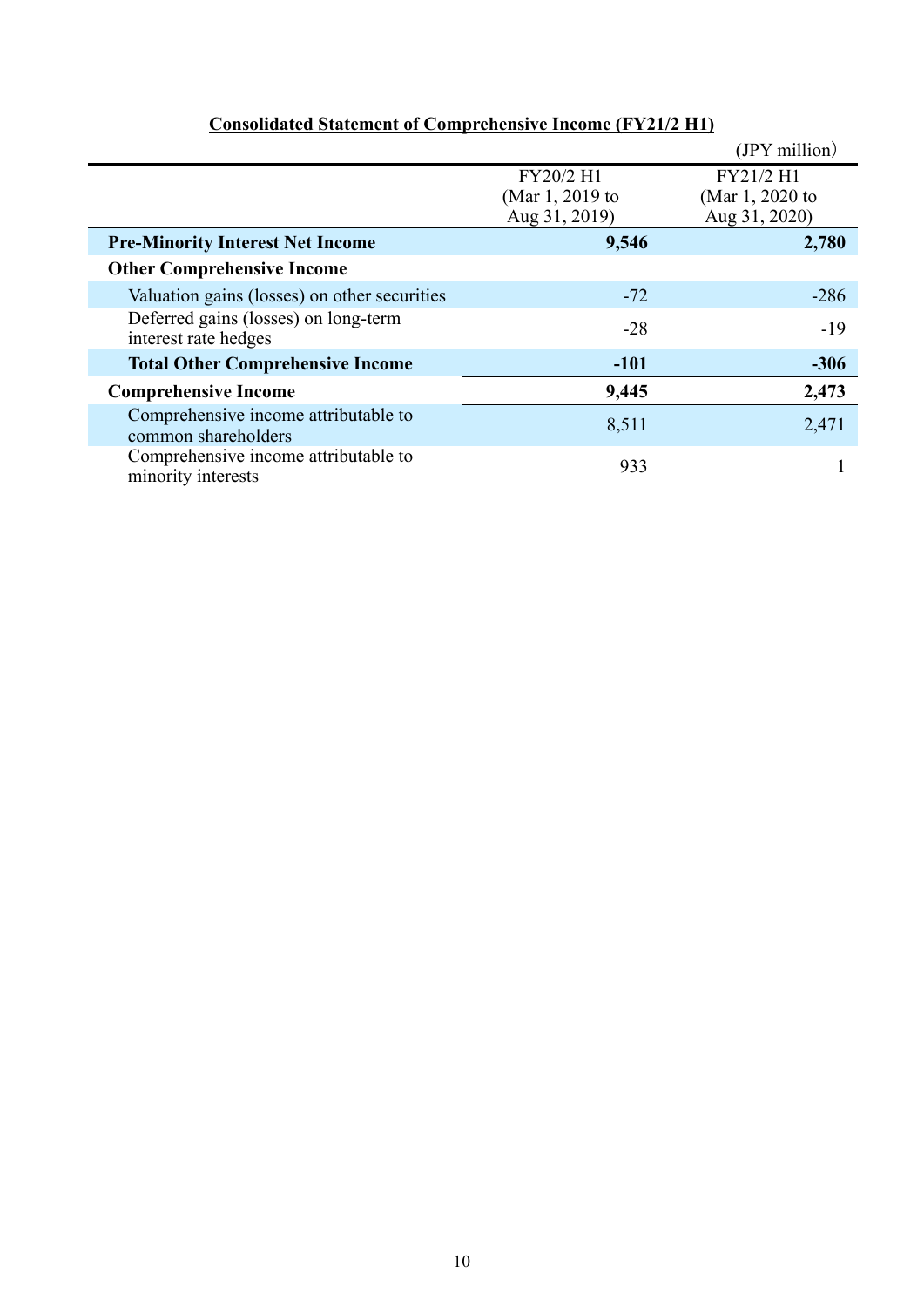|                                                              |                                               | (JPY million)                                 |
|--------------------------------------------------------------|-----------------------------------------------|-----------------------------------------------|
|                                                              | FY20/2 Q2<br>(Jun 1, 2019 to<br>Aug 31, 2019) | FY21/2 Q2<br>(Jun 1, 2020 to<br>Aug 31, 2020) |
| <b>Pre-Minority Interest Net Income</b>                      | 3,844                                         | 614                                           |
| Other Comprehensive Income                                   |                                               |                                               |
| Valuation gains (losses) on other securities                 | $-34$                                         | -64                                           |
| Deferred gains (losses) on long-term<br>interest rate hedges | $-16$                                         | $-10$                                         |
| <b>Total Other Comprehensive Income</b>                      | $-51$                                         | $-74$                                         |
| <b>Comprehensive Income</b>                                  | 3,793                                         | 539                                           |
| Comprehensive income attributable to<br>common shareholders  | 3,792                                         | 538                                           |
| Comprehensive income attributable to<br>minority interests   |                                               |                                               |

### **Consolidated Statement of Comprehensive Income (FY21/2 Q2 Stand-Alone)**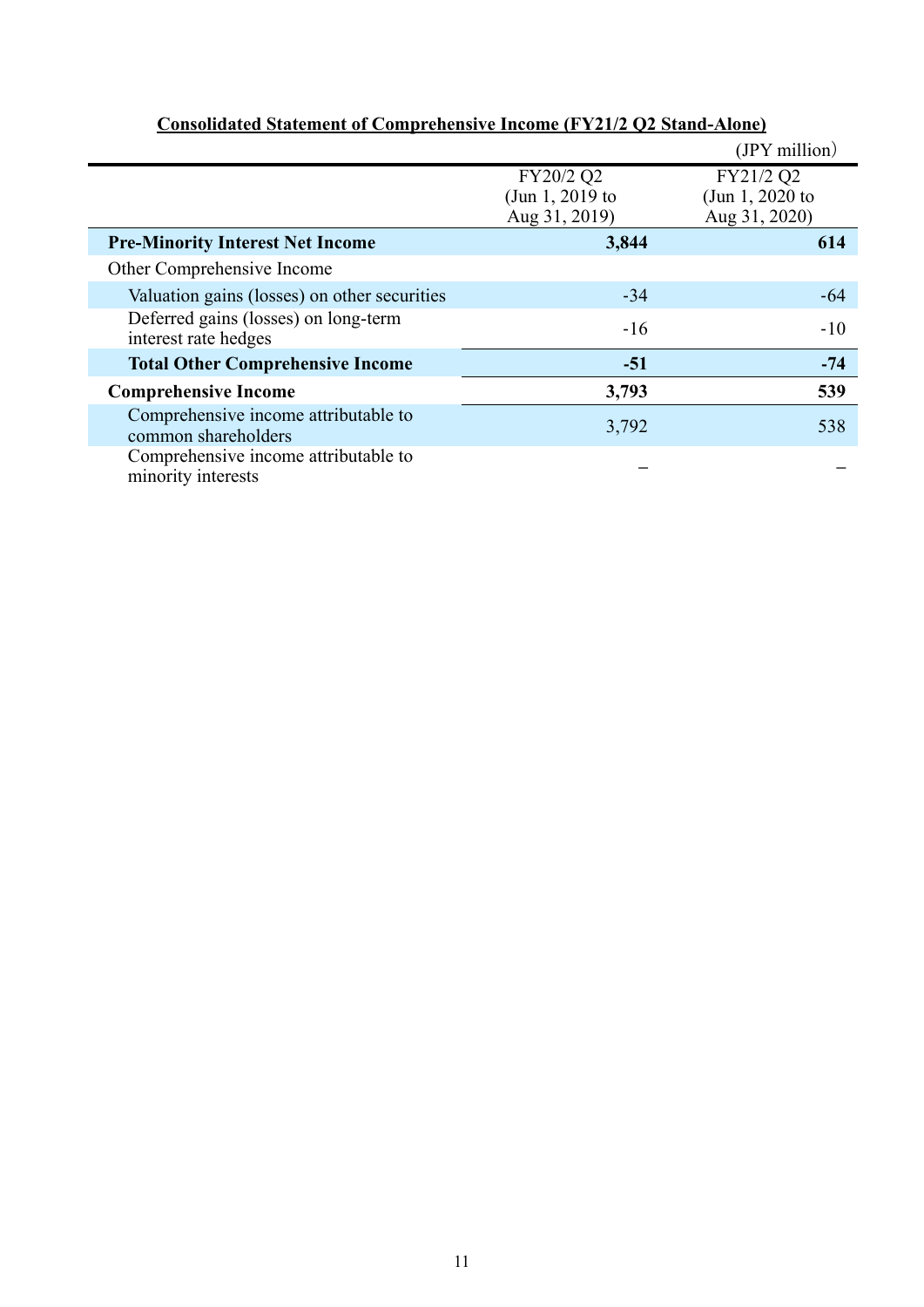|                                                              |                                               | (JPY million)                                 |
|--------------------------------------------------------------|-----------------------------------------------|-----------------------------------------------|
|                                                              | FY20/2 H1<br>(Mar 1, 2019 to<br>Aug 31, 2019) | FY21/2 H1<br>(Mar 1, 2020 to<br>Aug 31, 2020) |
| <b>Cash Flows from Operations:</b>                           |                                               |                                               |
| Pre-tax income                                               | 13,378                                        | 4,136                                         |
| Depreciation                                                 | 1,241                                         | 2,193                                         |
| Share-based compensation expenses                            | 124                                           | 35                                            |
| Amortization of goodwill                                     | 87                                            | 67                                            |
| Increase (decrease) in accrued bonuses                       | 248                                           | 184                                           |
| Increase (decrease) in allowance for<br>doubtful accounts    | $\mathbf{1}$                                  | 16                                            |
| Interest and dividend income                                 | $-42$                                         | $-66$                                         |
| Interest expenses                                            | 1,149                                         | 1,161                                         |
| Losses (gains) on sale of subsidiary shares                  | $-169$                                        |                                               |
| Losses (gains) on sale of securities<br>investments          | $-11$                                         |                                               |
| Valuation losses on securities investments                   |                                               | 114                                           |
| Decrease (increase) in trading notes and<br>receivables      | $-178$                                        | 941                                           |
| Decrease (increase) in operational<br>securities investments | 3,636                                         | 316                                           |
| Decrease (increase) in real estate for sale                  | $-19,308$                                     | 5,928                                         |
| Valuation losses on SPC capital<br>contributions             |                                               | 3                                             |
| Decrease (increase) in advances paid                         | $-104$                                        | 172                                           |
| Decrease (increase) in prepaid expenses                      | $-235$                                        | $-437$                                        |
| Decrease (increase) in accounts receivable                   | 97                                            |                                               |
| Decrease (increase) in consumption taxes<br>receivable       | $-844$                                        | 793                                           |
| Increase (decrease) in accounts payable                      | $-764$                                        | $-875$                                        |
| Increase (decrease) in accrued expenses                      | 55                                            | 37                                            |
| Increase (decrease) in deposits received                     | 633                                           | 123                                           |
| Increase (decrease) in security deposits<br>received         | $-36$                                         | $-161$                                        |
| Other                                                        | 251                                           | $-570$                                        |
| <b>Sub-Total</b>                                             | $-792$                                        | 14,116                                        |
| Interest and dividends received                              | 42                                            | 66                                            |
| Interest expense paid                                        | $-1,029$                                      | $-1,054$                                      |
| Income taxes paid                                            | $-5,389$                                      | $-2,619$                                      |
| Income taxes refunded                                        |                                               | 83                                            |
| <b>Net Cash from (Used for) Operations</b>                   | $-7,169$                                      | 10,593                                        |

### **Consolidated Cash Flow Statement (FY21/2 H1)**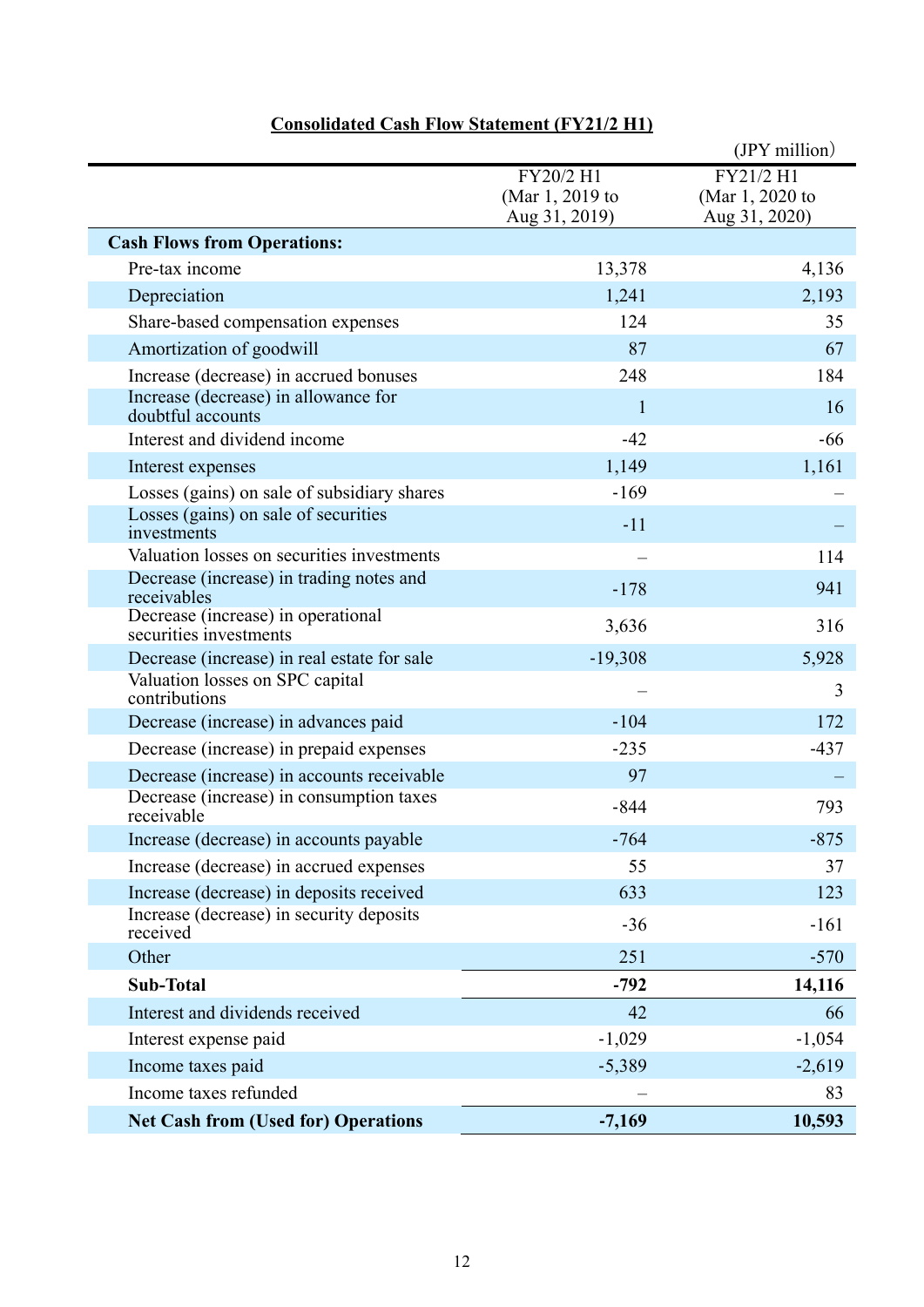|                                                  |                                               | $(IPY$ million)                               |
|--------------------------------------------------|-----------------------------------------------|-----------------------------------------------|
|                                                  | FY20/2 H1<br>(Mar 1, 2019 to<br>Aug 31, 2019) | FY21/2 H1<br>(Mar 1, 2020 to<br>Aug 31, 2020) |
| <b>Cash Flows from Investments:</b>              |                                               |                                               |
| Payments into time deposits                      | $-108$                                        | $-3$                                          |
| Proceeds from withdrawal of time deposits        | 2,062                                         |                                               |
| Payments for securities investments              | $-1,832$                                      | $-47$                                         |
| Proceeds from sale of securities investments     | 111                                           |                                               |
| Acquisition of property, plant, and<br>equipment | $-7,951$                                      | $-12,473$                                     |
| Acquisition of intangible assets                 | $-315$                                        | $-716$                                        |
| Payments of SPC capital contributions            | $-2$                                          | $-3$                                          |
| Redemptions of SPC capital contributions         |                                               | 15                                            |
| Payments of security deposits                    | $-20$                                         |                                               |
| Acquisition of consolidated subsidiary           | $-187$                                        |                                               |
| Payments of loans receivable                     | $-92$                                         | $-368$                                        |
| Other                                            | 12                                            | $-11$                                         |
| <b>Net Cash from (Used for) Investments</b>      | $-8,323$                                      | $-13,608$                                     |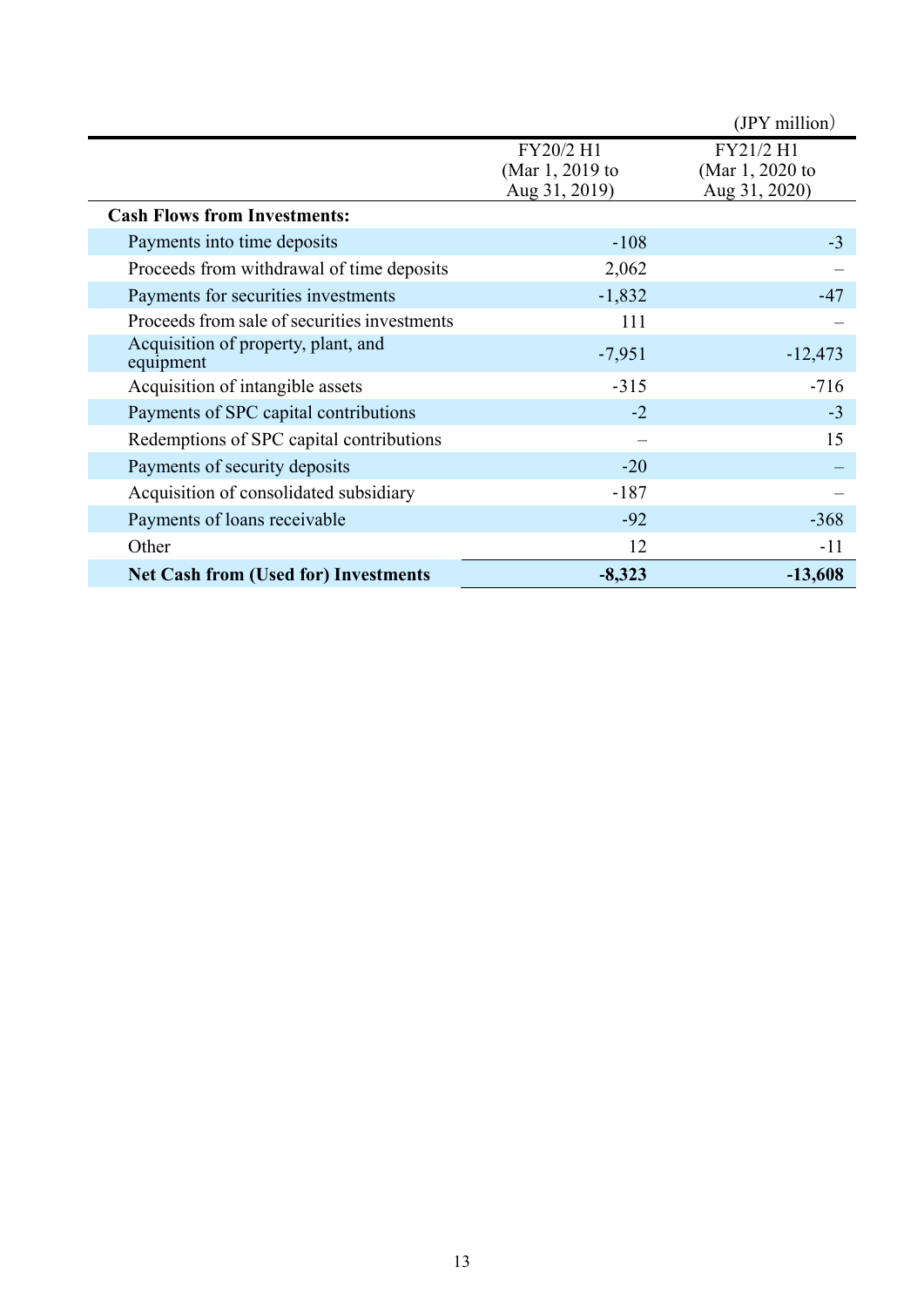|                                                                                        |                                               | (JPY million)                                 |
|----------------------------------------------------------------------------------------|-----------------------------------------------|-----------------------------------------------|
|                                                                                        | FY20/2 H1<br>(Mar 1, 2019 to<br>Aug 31, 2019) | FY21/2 H1<br>(Mar 1, 2020 to<br>Aug 31, 2020) |
| <b>Cash Flows from Financing:</b>                                                      |                                               |                                               |
| Net increase (decrease) in short-term loans                                            | 1,840                                         | 2,627                                         |
| Proceeds from bond issuance                                                            | 2,858                                         | 70                                            |
| Repayment of maturing bond principal to<br>bondholders                                 | $-56$                                         | $-137$                                        |
| Proceeds from long-term loans                                                          | 40,248                                        | 40,983                                        |
| Repayment of long-term loans                                                           | $-17,862$                                     | $-34,729$                                     |
| Proceeds from long-term non-recourse<br>loans                                          | 5,300                                         | 3,300                                         |
| Repayment of long term non-recourse<br>loans                                           | $-8,269$                                      | $-546$                                        |
| Proceeds from employee exercise of stock<br>options                                    | $\overline{2}$                                | 1                                             |
| Share buyback                                                                          | $-767$                                        |                                               |
| Payments to minority interests                                                         | $-1,276$                                      |                                               |
| Dividends paid                                                                         | $-3,415$                                      | $-3,297$                                      |
| Dividends paid to minority interests                                                   |                                               | $-3$                                          |
| <b>Net Cash from (Used for) Financing</b>                                              | 18,602                                        | 8,266                                         |
| <b>Effect of Exchange Rate Change on Cash</b><br>and Cash Equivalents                  |                                               |                                               |
| Increase (Decrease) in Cash and Cash<br><b>Equivalents</b>                             | 3,110                                         | 5,251                                         |
| <b>Cash and Cash Equivalents at Beginning of</b><br><b>Period</b>                      | 45,029                                        | 40,826                                        |
| <b>Cash and Cash Equivalents Resulting from</b><br><b>Exclusion from Consolidation</b> | $-10,930$                                     | $-237$                                        |
| <b>Cash and Cash Equivalents at End of</b><br><b>Period</b>                            | 37,208                                        | 45,840                                        |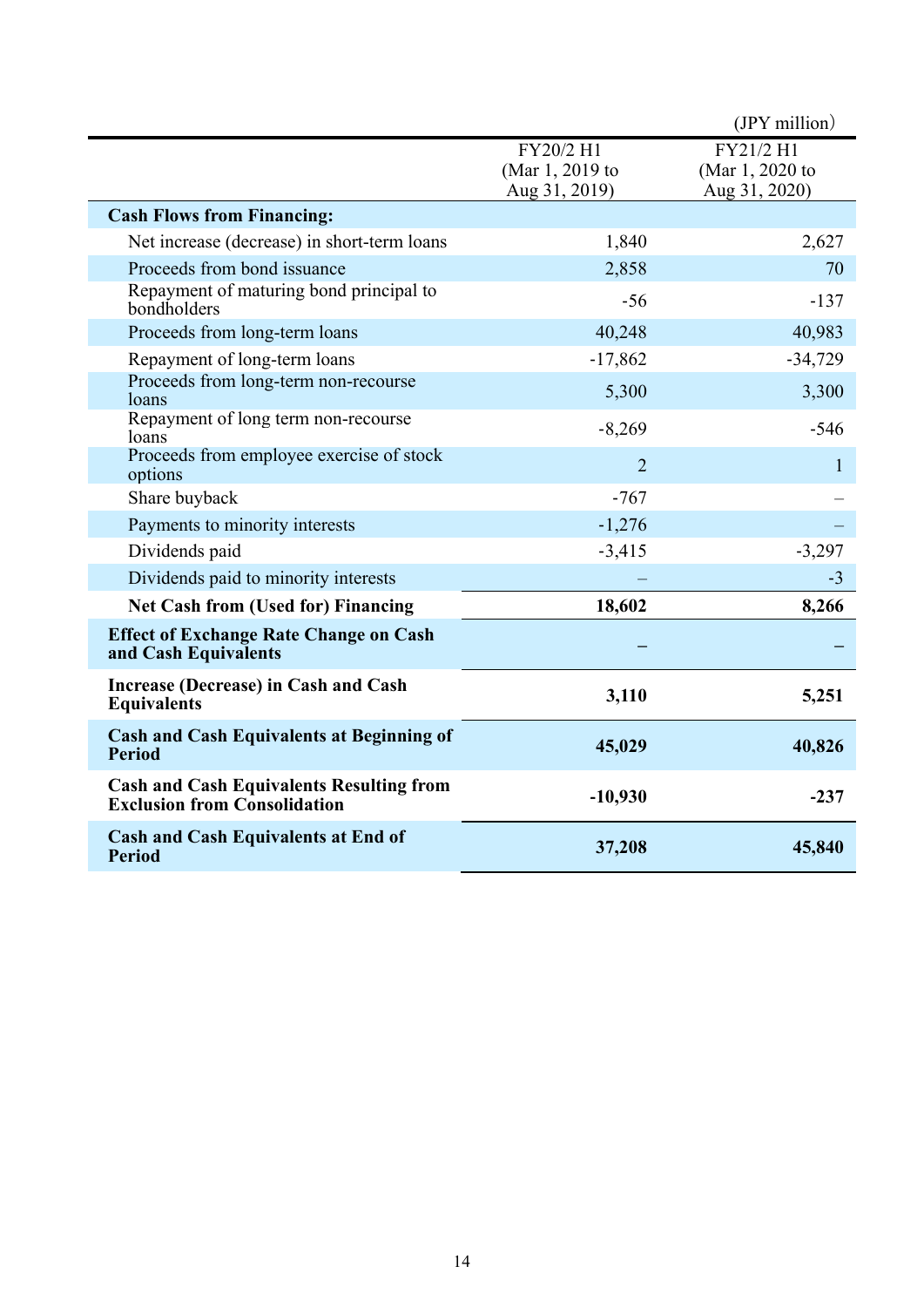|                                                              |                                               | (JPY million)                                 |
|--------------------------------------------------------------|-----------------------------------------------|-----------------------------------------------|
|                                                              | FY20/2 Q2<br>(Jun 1, 2019 to<br>Aug 31, 2019) | FY21/2 Q2<br>(Jun 1, 2020 to<br>Aug 31, 2020) |
| <b>Cash Flows from Operations:</b>                           |                                               |                                               |
| Pre-tax income                                               | 5,581                                         | 947                                           |
| Depreciation                                                 | 630                                           | 1,147                                         |
| Share-based compensation expenses                            | 61                                            | 27                                            |
| Amortization of goodwill                                     | 43                                            | 40                                            |
| Increase (decrease) in accrued bonuses                       | $-2$                                          | 12                                            |
| Increase (decrease) in allowance for<br>doubtful accounts    |                                               | 15                                            |
| Interest and dividend income                                 | $-5$                                          | $-8$                                          |
| Interest expense                                             | 591                                           | 587                                           |
| Decrease (increase) in trading notes and<br>receivables      | 148                                           | 319                                           |
| Decrease (increase) in operational<br>securities investments | 3,024                                         | 10                                            |
| Decrease (increase) in real estate for sale                  | $-15,928$                                     | $-4,185$                                      |
| Decrease (increase) in advances paid                         | $-227$                                        | $-118$                                        |
| Decrease (increase) in prepaid expenses                      | $-116$                                        | $-208$                                        |
| Decrease (increase) in accounts receivable                   | 45                                            | 21                                            |
| Decrease (increase) in consumption taxes<br>receivable       | $-812$                                        | 893                                           |
| Increase (decrease) in accounts payable                      | 60                                            | 203                                           |
| Increase (decrease) in accrued expenses                      | $-49$                                         | $-60$                                         |
| Increase (decrease) in deposits received                     | 37                                            | 124                                           |
| Increase (decrease) in security deposits<br>received         | 261                                           | $-94$                                         |
| Other                                                        | 442                                           | $-269$                                        |
| Sub-Total                                                    | $-6,211$                                      | $-593$                                        |
| Interest and dividends received                              | 5                                             | 8                                             |
| Interest expense paid                                        | $-565$                                        | $-559$                                        |
| Income taxes paid                                            | $-1,030$                                      | $-464$                                        |
| Income taxes refunded                                        |                                               | 83                                            |
| <b>Net Cash from (Used for) Operations</b>                   | $-7,802$                                      | $-1,524$                                      |

### **Consolidated Cash Flow Statement (FY20/2 Q2 Stand-Alone)**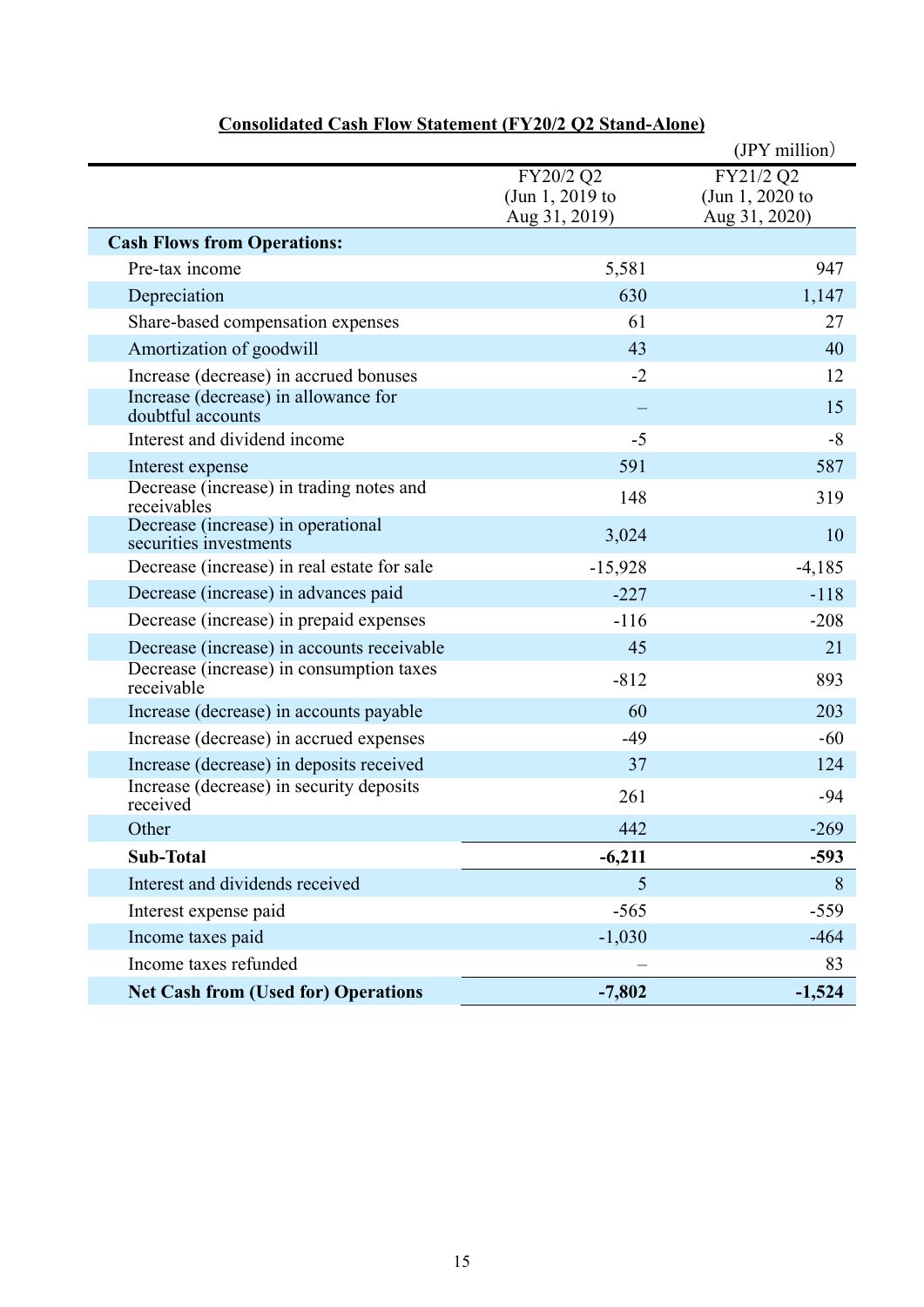|                                                  |                 | (JPY million)   |
|--------------------------------------------------|-----------------|-----------------|
|                                                  | FY20/2 Q2       | FY21/2 Q2       |
|                                                  | (Jun 1, 2019 to | (Jun 1, 2020 to |
|                                                  | Aug 31, 2019)   | Aug 31, 2020)   |
| <b>Cash Flows from Investments:</b>              |                 |                 |
| Payments into time deposits                      | $-105$          |                 |
| Proceeds from withdrawal of time deposits        | 53              |                 |
| Payments for securities investments              | $-1,739$        |                 |
| Acquisition of property, plant, and<br>equipment | $-2,950$        | $-2,860$        |
| Acquisition of intangible assets                 | $-245$          | $-105$          |
| Payments of SPC capital contributions            |                 |                 |
| Payments of security deposits                    |                 |                 |
| Acquisition of consolidated subsidiary           | $-187$          |                 |
| Payments of loans receivable                     | $-52$           |                 |
| Other                                            | 13              |                 |
| <b>Net Cash from (Used for) Investments</b>      | $-5,212$        | $-2,968$        |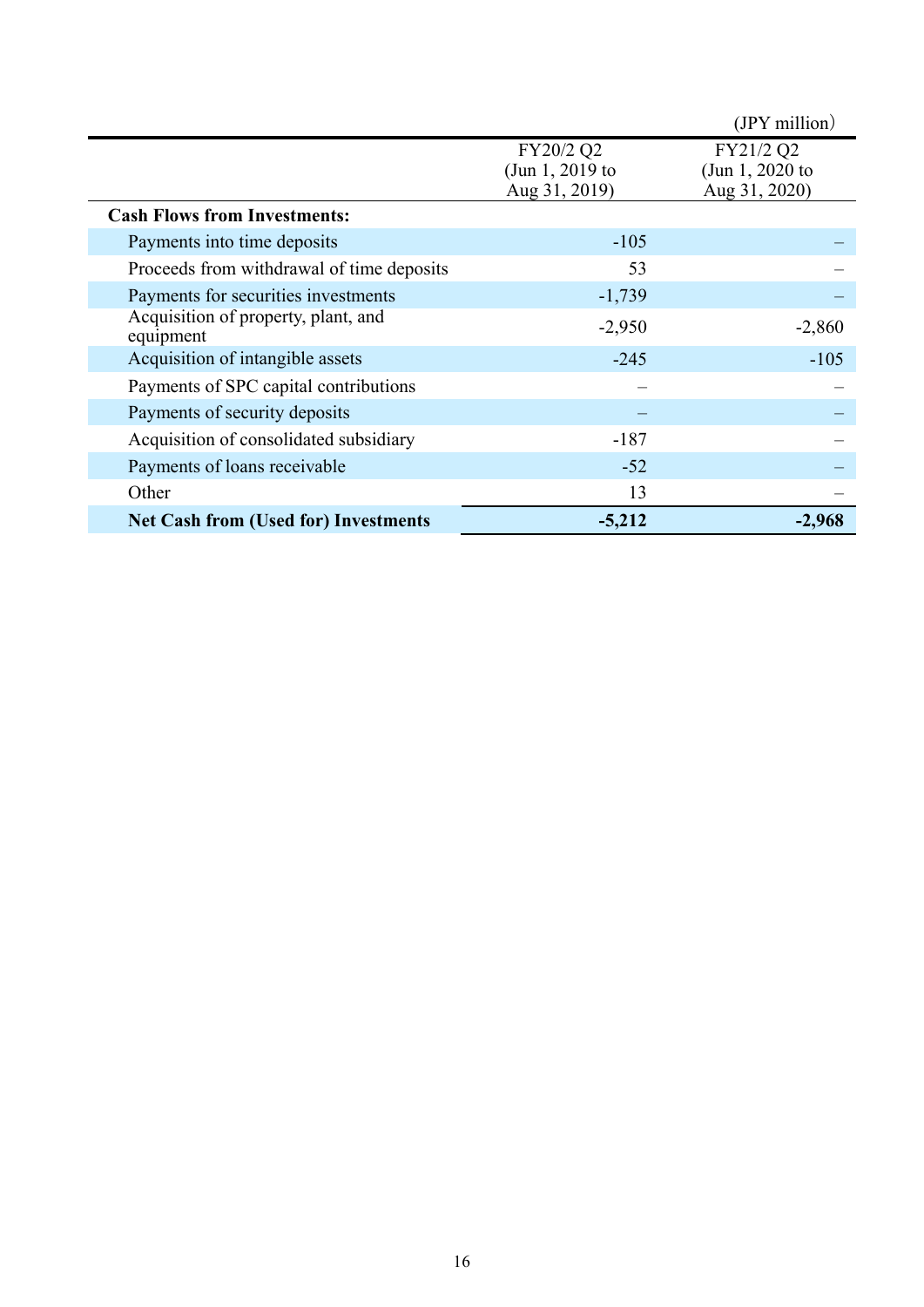|                                                                                        |                                               | $(IPY$ million)                               |
|----------------------------------------------------------------------------------------|-----------------------------------------------|-----------------------------------------------|
|                                                                                        | FY20/2 Q2<br>(Jun 1, 2019 to<br>Aug 31, 2019) | FY21/2 Q2<br>(Jun 1, 2020 to<br>Aug 31, 2020) |
| <b>Cash Flows from Financing:</b>                                                      |                                               |                                               |
| Net increase (decrease) in short-term loans                                            | $-1,351$                                      | 1,347                                         |
| Proceeds from bond issuance                                                            | 2,858                                         |                                               |
| Repayment of maturing bond principal to<br>bondholders                                 | $-56$                                         | $-96$                                         |
| Proceeds from long-term loans                                                          | 25,443                                        | 27,468                                        |
| Repayment of long-term loans                                                           | $-5,698$                                      | $-24,871$                                     |
| Proceeds from long-term non-recourse<br>loans                                          | 5,300                                         | 3,300                                         |
| Repayment of long term non-recourse<br>loans                                           | $-6,542$                                      | $-434$                                        |
| Proceeds from employee exercise of stock<br>options                                    | $\overline{2}$                                |                                               |
| Share buyback                                                                          | $-767$                                        |                                               |
| Dividends paid                                                                         | $-72$                                         | $-62$                                         |
| Dividends paid to minority interests                                                   |                                               | $-1$                                          |
| <b>Net Cash from (Used for) Financing</b>                                              | 19,117                                        | 6,649                                         |
| <b>Effect of Exchange Rate Change on Cash</b><br>and Cash Equivalents                  |                                               |                                               |
| <b>Increase (Decrease) in Cash and Cash</b><br><b>Equivalents</b>                      | 6,101                                         | 2,156                                         |
| <b>Cash and Cash Equivalents at Beginning of</b><br><b>Period</b>                      | 35,522                                        | 43,922                                        |
| <b>Cash and Cash Equivalents Resulting from</b><br><b>Exclusion from Consolidation</b> | $-4,415$                                      | $-237$                                        |
| <b>Cash and Cash Equivalents at End of</b><br><b>Period</b>                            | 37,208                                        | 45,840                                        |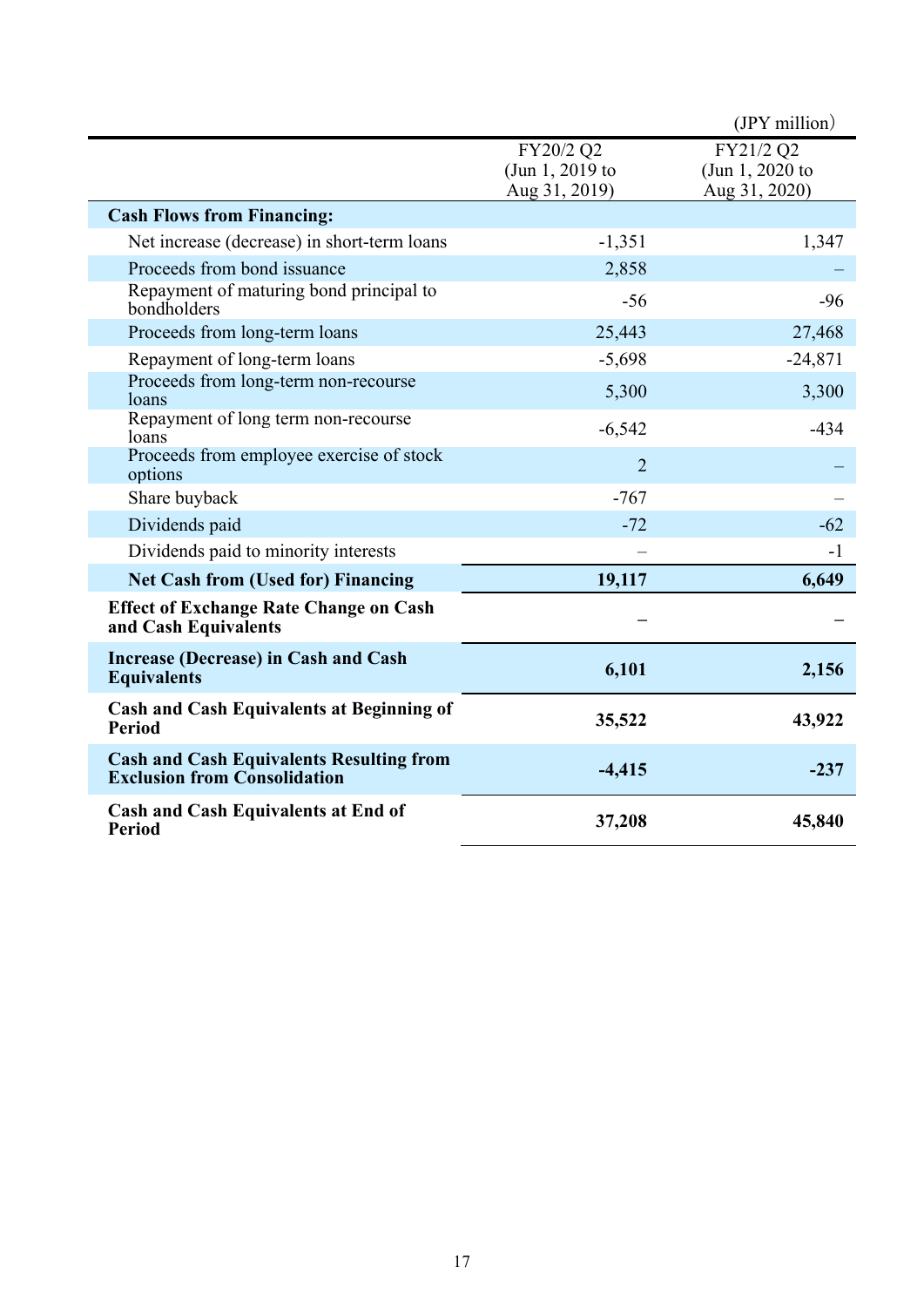#### **Revenue, P&L, and Assets by Segment (Current FY21/2 H1)**

|                                                                                                                                          |                             |                                            |                         |         |                         | (JPY million)                                           |
|------------------------------------------------------------------------------------------------------------------------------------------|-----------------------------|--------------------------------------------|-------------------------|---------|-------------------------|---------------------------------------------------------|
|                                                                                                                                          |                             | Segment                                    |                         |         |                         |                                                         |
|                                                                                                                                          | Asset<br>Management<br>(AM) | Sustainable<br><b>Real Estate</b><br>(SRE) | Clean<br>Energy<br>(CE) | Total   | Adjustment <sup>2</sup> | Amount<br>Recorded in<br>Financial<br><b>Statements</b> |
| Revenue                                                                                                                                  |                             |                                            |                         |         |                         |                                                         |
| Revenue from<br>External<br>Customers                                                                                                    | 948                         | 28,509                                     | 2,568                   | 32,026  |                         | 32,026                                                  |
| Inter-Segment<br>Activities or<br>Reclassifications                                                                                      | 283                         |                                            |                         | 284     | $-284$                  |                                                         |
| Total                                                                                                                                    | 1,231                       | 28,510                                     | 2,568                   | 32,310  | $-284$                  | 32,026                                                  |
| Segment $P\&L^1$                                                                                                                         | 606                         | 3,729                                      | 1,171                   | 5,508   | $-55$                   | 5,452                                                   |
| Segment P&L<br>$De$ tails <sup>1</sup><br><b>Stock Earnings</b>                                                                          |                             |                                            |                         |         |                         |                                                         |
| (Rental Income,<br>Base AM Fees,<br><b>FIT Solar Power</b><br>Earnings, etc.)                                                            | 568                         | 1,789                                      | 1,171                   | 3,530   |                         |                                                         |
| <b>Flow Earnings</b><br>(Gains on<br>Sustainable Real<br>Estate Sales,<br>Gains on Solar<br>Power Plant<br>Sales, Spot AM<br>Fees, etc.) | 38                          | 1,939                                      |                         | 1,978   |                         |                                                         |
| <b>Segment Assets</b>                                                                                                                    | 1,496                       | 276,152                                    | 35,842                  | 313,491 | 28,172                  | 341,664                                                 |
| Other                                                                                                                                    |                             |                                            |                         |         |                         |                                                         |
| Depreciation                                                                                                                             |                             | 1,471                                      | 701                     | 2,173   | 20                      | 2,193                                                   |
| Increase in<br>Property, Plant,<br>and Equipment<br>and Intangible<br>Assets                                                             |                             | 10,307                                     | 2,283                   | 12,591  | 21                      | 12,612                                                  |

(Mar 1, 2020 to Aug 31, 2020)

<sup>1</sup> Segment P&L is on an Operating Profit basis.

<sup>2</sup> The Adjustment to Segment P&L (-JPY 55 million) reflects transaction eliminations and corporate expenses that were not allocated to the segments. The Adjustment to Segment Assets (JPY 28,172 million) reflects corporate assets, such as cash and deposits, that were not allocated to the segments. The Adjustment to Depreciation (JPY 20 million) reflects depreciation of corporate assets that were not allocated to the segments. The Adjustment to Increase in Property, Plant, and Equipment and Intangible Assets (JPY 21 million) reflects corporate assets that were not allocated to the segments.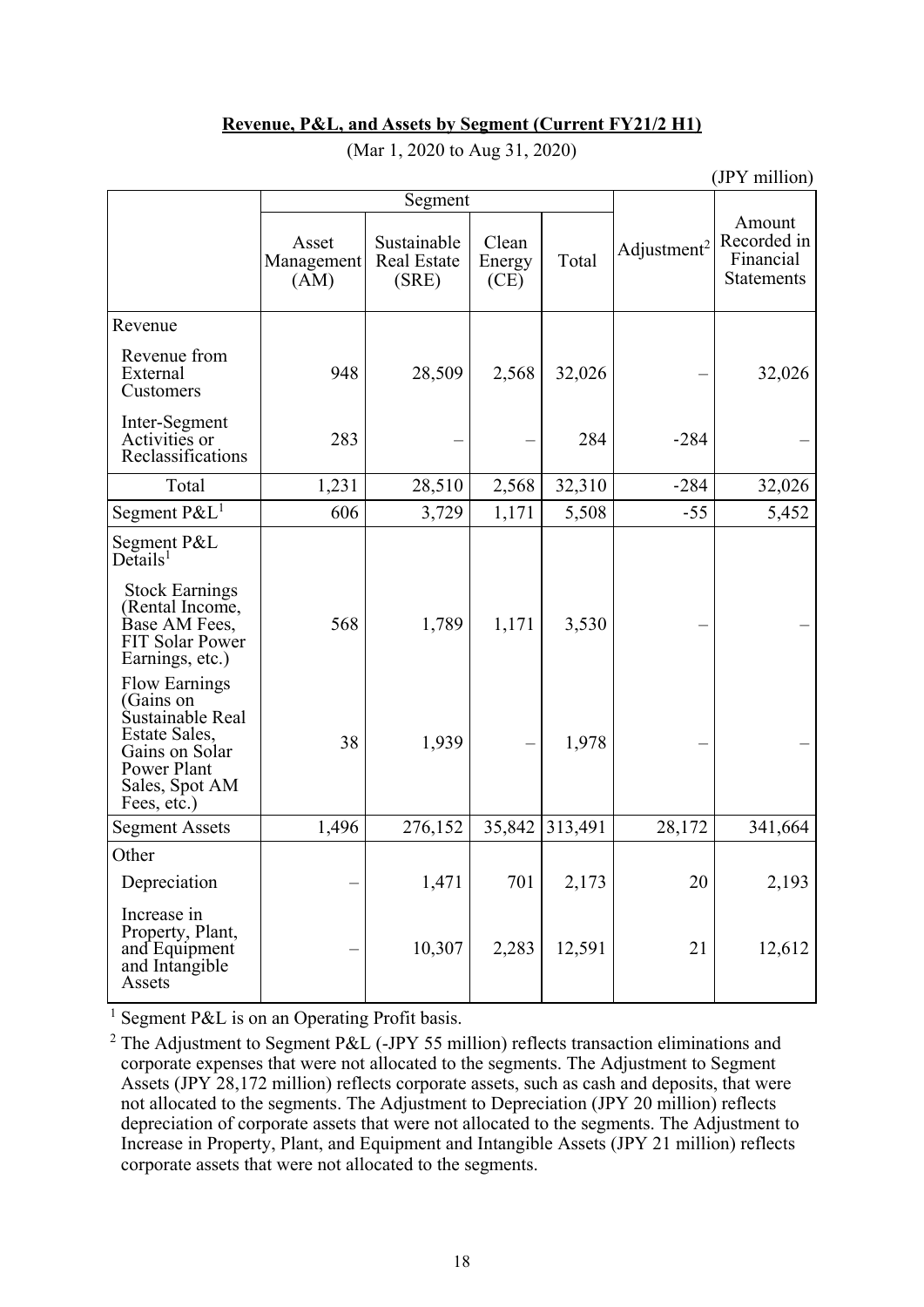#### **Revenue, P&L, and Assets by Segment (Previous FY20/2 H1)**

|                                                                                                                                          |                             |                                            |                         |         |                         | (JPY million)                                           |
|------------------------------------------------------------------------------------------------------------------------------------------|-----------------------------|--------------------------------------------|-------------------------|---------|-------------------------|---------------------------------------------------------|
|                                                                                                                                          |                             | Segment                                    |                         |         |                         |                                                         |
|                                                                                                                                          | Asset<br>Management<br>(AM) | Sustainable<br><b>Real Estate</b><br>(SRE) | Clean<br>Energy<br>(CE) | Total   | Adjustment <sup>2</sup> | Amount<br>Recorded in<br>Financial<br><b>Statements</b> |
| Revenue                                                                                                                                  |                             |                                            |                         |         |                         |                                                         |
| Revenue from<br>External<br>Customers                                                                                                    | 1,164                       | 42,918                                     | 2,102                   | 46,185  |                         | 46,185                                                  |
| Inter-Segment<br>Activities or<br>Reclassifications                                                                                      | 517                         |                                            |                         | 517     | $-517$                  |                                                         |
| Total                                                                                                                                    | 1,681                       | 42,919                                     | 2,102                   | 46,703  | $-517$                  | 46,185                                                  |
| Segment $P\&L^1$                                                                                                                         | 908                         | 13,372                                     | 833                     | 15,114  | $\overline{4}$          | 15,118                                                  |
| Segment P&L<br>$De$ tails <sup>1</sup>                                                                                                   |                             |                                            |                         |         |                         |                                                         |
| <b>Stock Earnings</b><br>(Rental Income,<br>Base AM Fees,<br><b>FIT Solar Power</b><br>Earnings, etc.)                                   | 766                         | 5,049                                      | 833                     | 6,649   |                         |                                                         |
| <b>Flow Earnings</b><br>(Gains on<br>Sustainable Real<br>Estate Sales.<br>Gains on Solar<br>Power Plant<br>Sales, Spot AM<br>Fees, etc.) | 141                         | 8,323                                      |                         | 8,465   |                         |                                                         |
| <b>Segment Assets</b>                                                                                                                    | 1,861                       | 285,101                                    | 30,574                  | 317,536 | 24,800                  | 342,337                                                 |
| Other                                                                                                                                    |                             |                                            |                         |         |                         |                                                         |
| Depreciation                                                                                                                             |                             | 687                                        | 540                     | 1,227   | 13                      | 1,241                                                   |
| Increase in<br>Property, Plant,<br>and Equipment<br>and Intangible<br>Assets                                                             |                             | 5,745                                      | 2,222                   | 7,967   | 114                     | 8,081                                                   |

(Mar 1, 2019 to Aug 31, 2019)

<sup>1</sup> Segment P&L is on an Operating Profit basis.

<sup>2</sup> The Adjustment to Segment P&L (JPY 4 million) reflects transaction eliminations and corporate expenses that were not allocated to the segments. The Adjustment to Segment Assets (JPY 24,800 million) reflects corporate assets, such as cash and deposits, that were not allocated to the segments. The Adjustment to Depreciation (JPY 13 million) reflects depreciation of corporate assets that were not allocated to the segments. The Adjustment to Increase in Property, Plant, and Equipment and Intangible Assets (JPY 114 million) reflects corporate assets that were not allocated to the segments.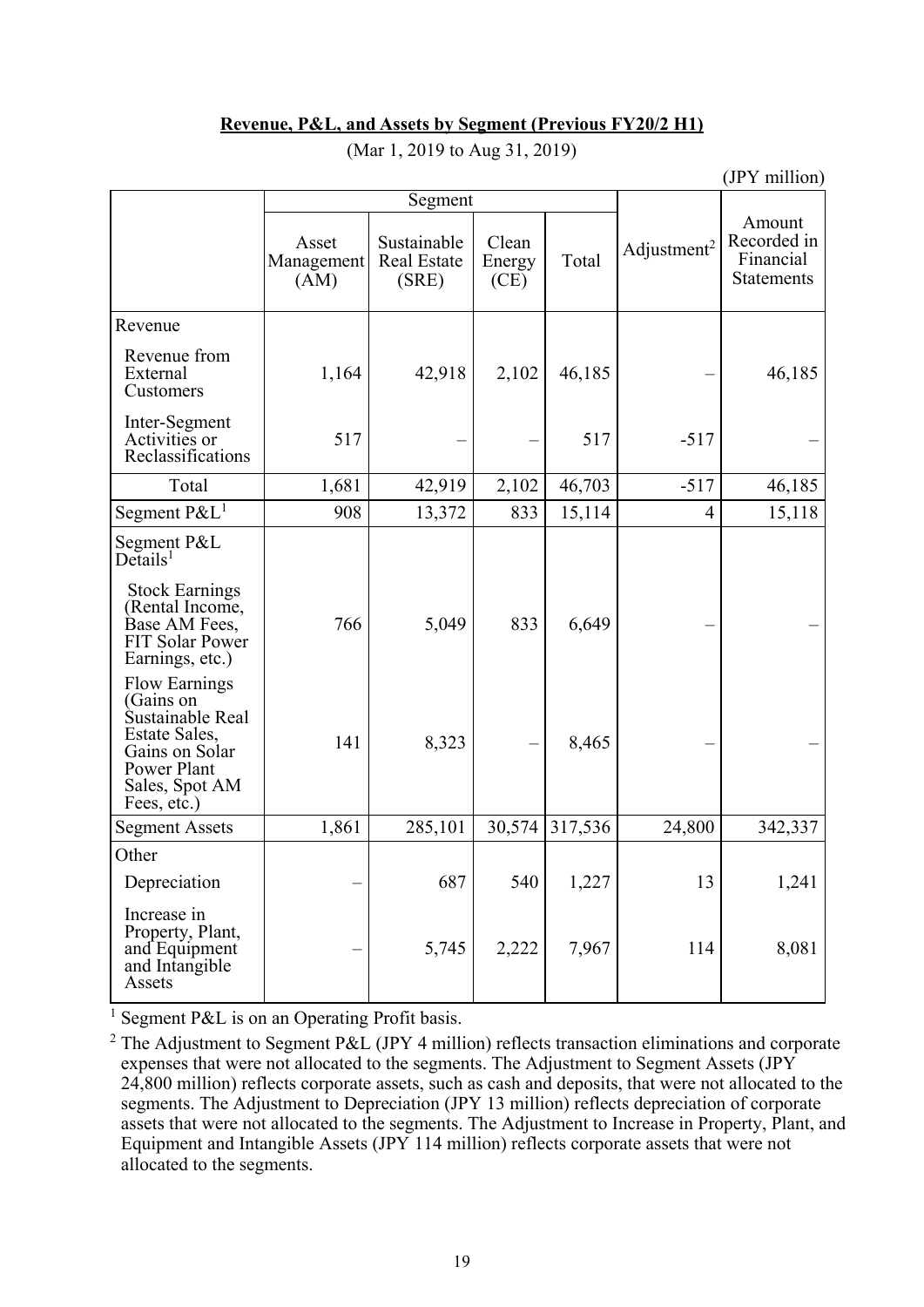|--|

| (JPY million)                                                                                                                                    |                             |                                            |                         |         |                         |                                                  |  |  |
|--------------------------------------------------------------------------------------------------------------------------------------------------|-----------------------------|--------------------------------------------|-------------------------|---------|-------------------------|--------------------------------------------------|--|--|
|                                                                                                                                                  |                             | Segment                                    |                         |         |                         |                                                  |  |  |
|                                                                                                                                                  | Asset<br>Management<br>(AM) | Sustainable<br><b>Real Estate</b><br>(SRE) | Clean<br>Energy<br>(CE) | Total   | Adjustment <sup>2</sup> | Amount<br>Recorded in<br>Financial<br>Statements |  |  |
| Revenue                                                                                                                                          |                             |                                            |                         |         |                         |                                                  |  |  |
| Revenue from<br>External<br>Customers                                                                                                            | 447                         | 7,569                                      | 1,279                   | 9,296   |                         | 9,296                                            |  |  |
| Inter-Segment<br>Activities or<br>Reclassifications                                                                                              | 142                         |                                            |                         | 142     | $-142$                  |                                                  |  |  |
| Total                                                                                                                                            | 589                         | 7,569                                      | 1,279                   | 9,439   | $-142$                  | 9,296                                            |  |  |
| Segment $P\&L^1$                                                                                                                                 | 272                         | 981                                        | 577                     | 1,831   | $-28$                   | 1,802                                            |  |  |
| Segment P&L<br>$De$ tails <sup>1</sup><br><b>Stock Earnings</b><br>(Rental Income,<br>Base AM Fees,<br><b>FIT Solar Power</b><br>Earnings, etc.) | 265                         | 546                                        | 577                     | 1,389   |                         |                                                  |  |  |
| <b>Flow Earnings</b><br>(Gains on<br>Sustainable Real<br>Estate Sales,<br>Gains on Solar<br>Power Plant<br>Sales, Spot AM<br>Fees, etc.)         | $\tau$                      | 434                                        |                         | 441     |                         |                                                  |  |  |
| <b>Segment Assets</b>                                                                                                                            | 1,496                       | 276,152                                    | 35,842                  | 313,491 | 28,172                  | 341,664                                          |  |  |
| Other                                                                                                                                            |                             |                                            |                         |         |                         |                                                  |  |  |
| Depreciation                                                                                                                                     |                             | 780                                        | 353                     | 1,133   | 10                      | 1,144                                            |  |  |
| Increase in<br>Property, Plant,<br>and Equipment<br>and Intangible<br>Assets                                                                     |                             | 1,280                                      | 1,776                   | 3,056   | $-33$                   | 3,023                                            |  |  |

(Jun 1, 2020 to Aug 31, 2020)

<sup>1</sup> Segment P&L is on an Operating Profit basis.

<sup>2</sup> The Adjustment to Segment P&L (-JPY 28 million) reflects transaction eliminations and corporate expenses that were not allocated to the segments. The Adjustment to Segment Assets (JPY 28,172 million) reflects corporate assets, such as cash and cash equivalents, that were not allocated to the segments. The Adjustment to Depreciation (JPY 10 million) reflects depreciation of corporate assets that were not allocated to the segments. The Adjustment to Increase in Property, Plant, and Equipment and Intangible Assets (-JPY 33 million) reflects corporate assets that were not allocated to the segments.